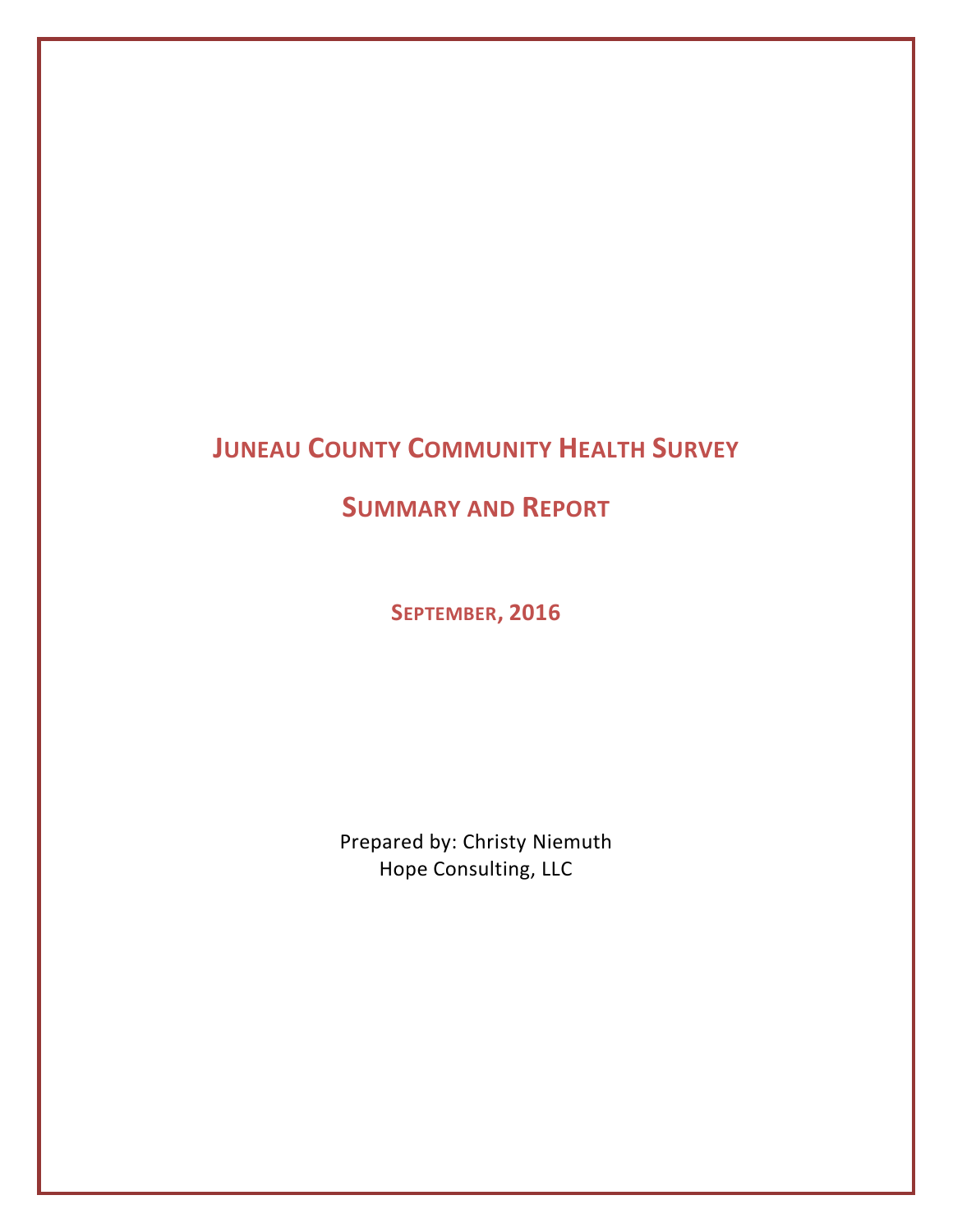# **Table of Contents**

<span id="page-1-0"></span>

| Q28: What are the things in Juneau County that make it harder for you to be healthy? 24 |  |
|-----------------------------------------------------------------------------------------|--|
|                                                                                         |  |
|                                                                                         |  |
|                                                                                         |  |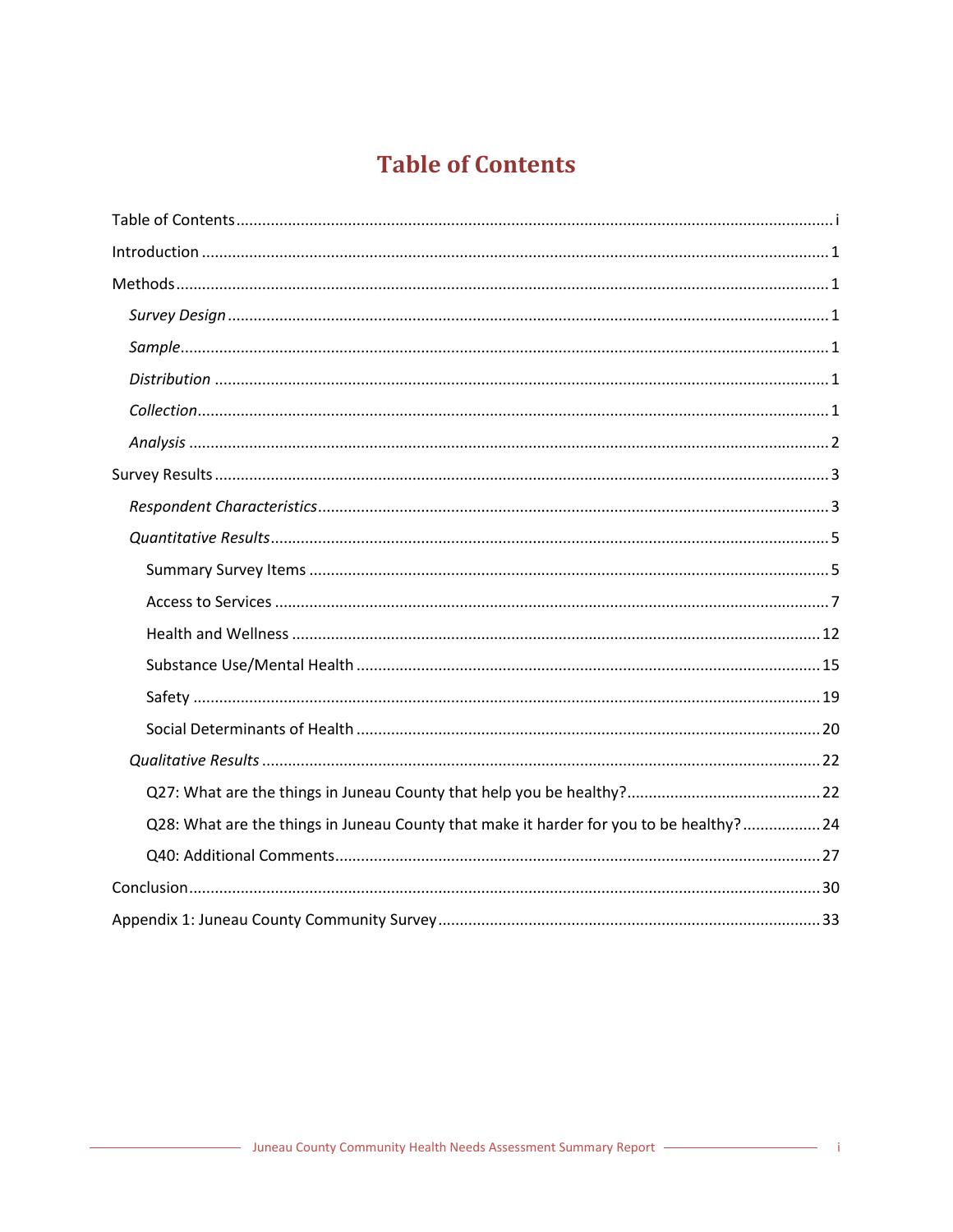# **Introduction**

<span id="page-2-0"></span>The Juneau County Health Department and Mile Bluff Medical Center are required to develop and implement local health plans to address health conditions impacting their communities. They work in partnership with the University of Wisconsin Extension and the Juneau County Economic Development Corporation to prioritize county health needs every three years. Community input is very important in deciding which areas should be prioritized in order to create a healthier Juneau County. The *Juneau County Community Health Survey* was designed to elicit feedback from the community to guide the next three years' planning efforts. Data collection began June 13, 2016 and concluded on August 22, 2016.

# **Methods**

# <span id="page-2-2"></span><span id="page-2-1"></span>*Survey Design*

Survey development was a collaborative effort between Juneau County Health Department, Mile Bluff Medical Center, Juneau County Economic Development Corporation, and UW-Extension. Survey questions were gathered from similar surveys used in other counties and refined to meet the needs of Juneau County.

The final survey was an eight-page questionnaire of 40 items eliciting respondents' opinions and behaviors related to community health needs. Survey completion took about 5-10 minutes. The survey was titled *Juneau County Community Health Survey* and included Likerttype and open-ended questions regarding health and safety issues in respondents' communities. The survey concluded with various background and demographic questions.

# <span id="page-2-3"></span>*Sample*

Potential participants were outreached through media outlets and at Juneau County events, (i.e. Wa Du Shuda Days, sharing suppers, WIC clinics, Mile Bluff Medical Center Clinics, employers, school districts, libraries, Strong Women Strong Bones Program, Customer Appreciation Day at Lemonweir Valley, Ho-Chunk Nation Meetings, etc.). In order to obtain statistically valid results, 584 completed surveys were needed. A total of 687 surveys were completed for analysis.

# <span id="page-2-4"></span>*Distribution*

The survey was developed in two modes: paper and electronic. The electronic survey was available through Survey Monkey and open to responses for 10 weeks from June 13th, 2016 until Aug. 22, 2016.

# <span id="page-2-5"></span>*Collection*

Electronic survey responses were fed directly into a data system maintained by the Juneau County Health Department. Paper surveys were returned to the Juneau County Health Department and responses were entered manually into the data system by Juneau County Health Department staff. Combined quantitative and qualitative data were exported to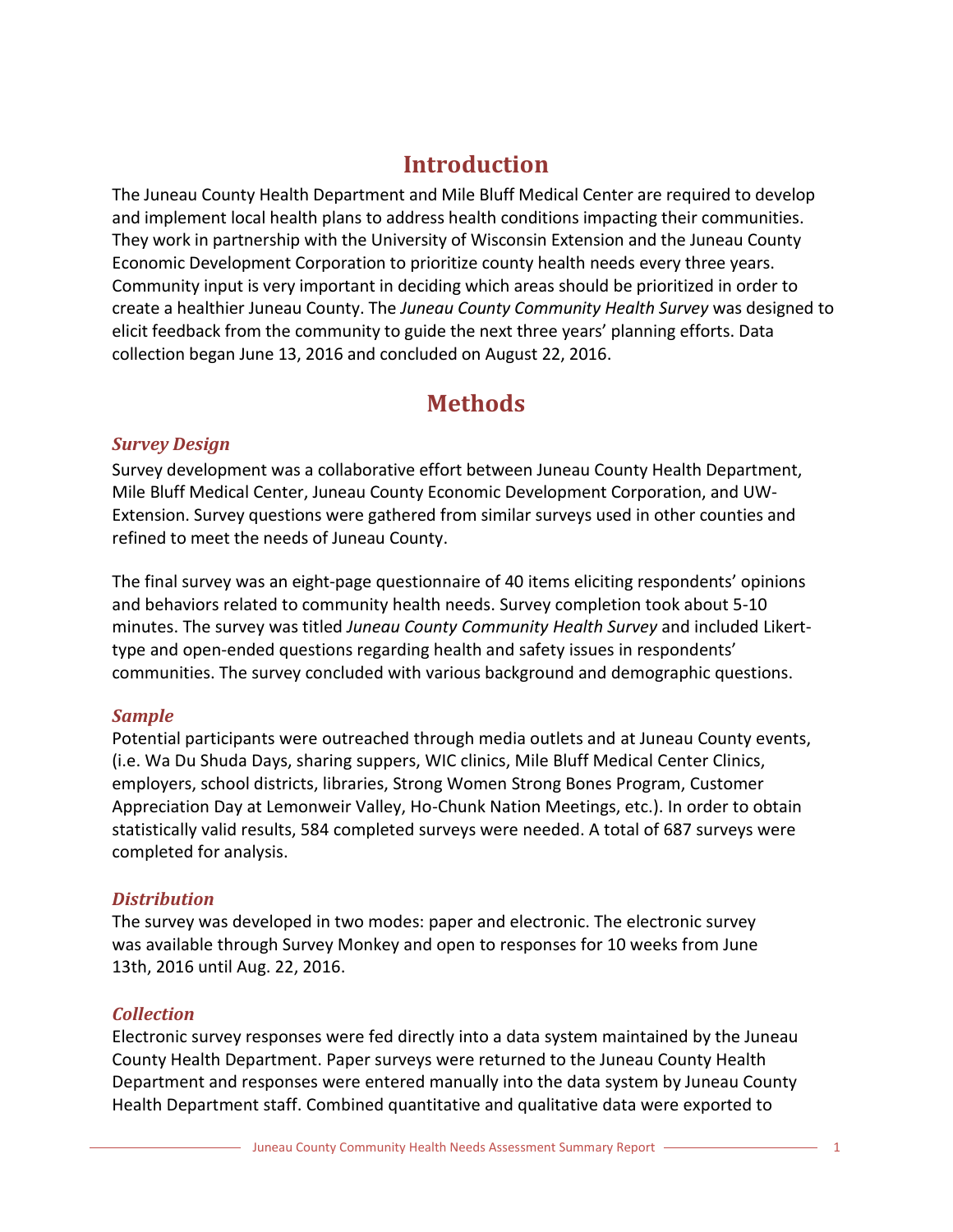statistical software for analysis. Data were analyzed for frequencies of responses and mean (average) question responses. Qualitative data were categorized for themes and reported based on five or more responses to a category.

# <span id="page-3-0"></span>*Analysis*

Survey questions were grouped into five main constructs: access to services, health and wellness, substance abuse/mental health, safety, and social determinants of health. Each construct consisted of between 2 and 9 questions. Questions under each construct are listed below.

# **Access to Services:**

- Q1: Doctors are available, and I can make an appointment to get the care and services I need.
- Q2: Most people I know some kind of health care coverage (private, Medicare, Medicaid or Badger Care).
- Q4: Dental care is available and affordable.
- Q7: People I know with emotional or mental health care needs can see a counselor or other mental health professional.
- Q14: People I know have access to opportunities that can improve health and fitness such as; bike trails, fitness classes, etc.
- Q17: People can afford healthy and fresh foods (apples, pears, tomatoes, lettuce, peppers, etc.) if they choose to.
- Q23: People I know have support from family, friends, and community resources (food pantry, alcoholics anonymous, churches, birthing classes, etc.).
- Q24: People over 65 years old can cope with their health concerns like arthritis, heart disease and loss of hearing and/or vision.
- Q25: People I know have access to transportation in meeting their daily needs (going to work, going to doctor appointments, grocery shopping, etc.)

# Health and Wellness:

- Q3: Many people I know have chronic diseases (like heart disease, cancer, diabetes, asthma and arthritis).
- Q5: I know the importance of vaccines (like the flu shot, pneumonia shot, or childhood immunizations) and keep my family up to date on them.
- Q15: People I know exercise for 30 minutes at least 4 times per week.
- Q16: People I know eat fast food at least three times per week.
- Q19: Exposure to air and water pollution, pesticides, organic solvents, dusts and/or physical hazards, occur in the environment, the home, or the workplace in Juneau County.
- Q26: People I know are overweight or obese.

# Substance Abuse/Mental Health:

- Q6: People I know can generally cope with the normal stresses of life. Few suffer from depression, anxiety or other mental health issues.
- Q10: I know people who take part in unhealthy use of alcohol and behaviors like drunk driving, drinking while pregnant, alcoholism, and underage drinking.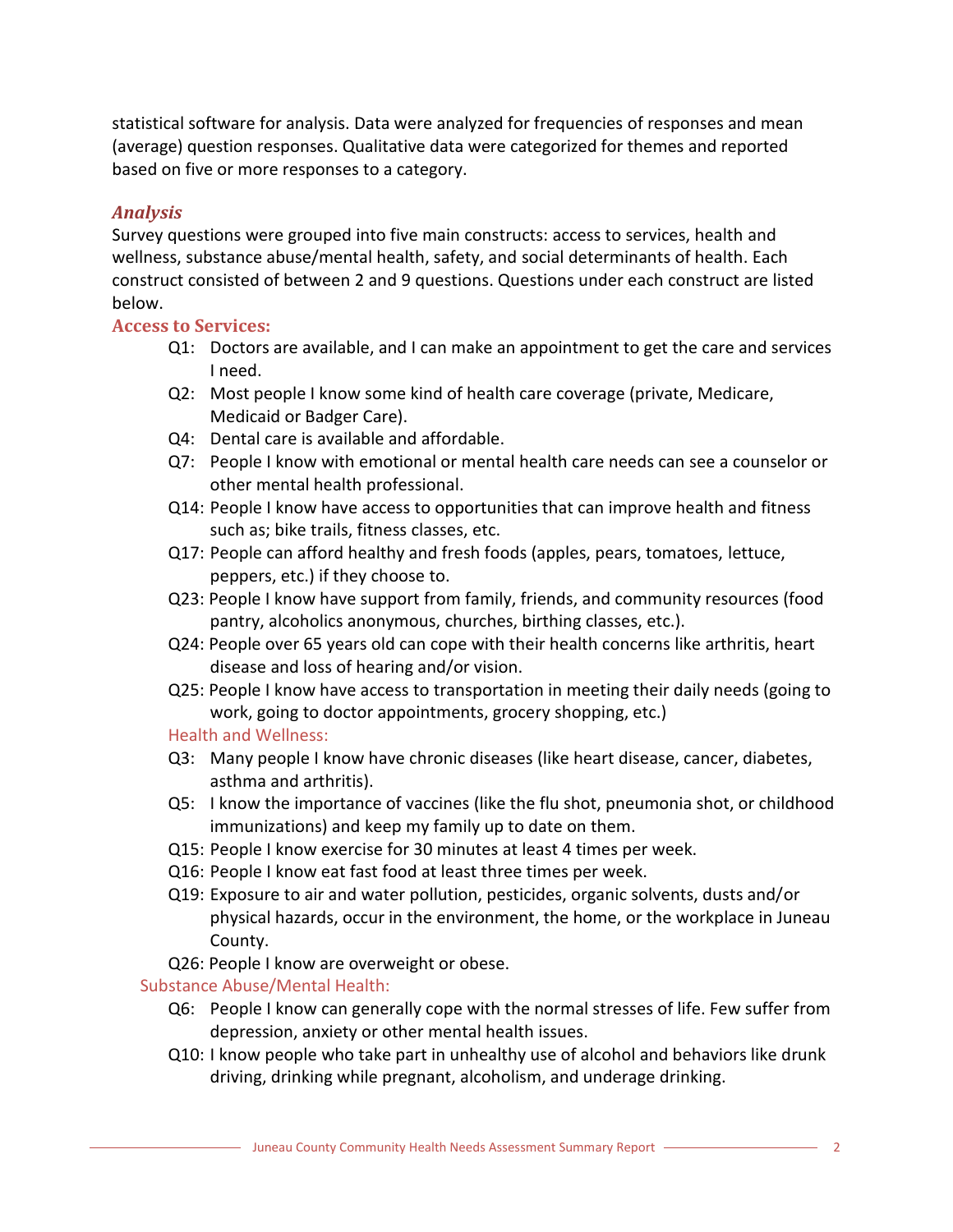- Q11: I know people who take part in heavy drinking (8 drinks or more per week for women, and 15 drinks or more per week for men).
- Q12: I know people who binge drink (4 or more drinks per occasion for women, and 5 or more drinks per occasion for men).
- Q13: I know people who use things like mood-altering substances, (including marijuana, cocaine, meth, heroin and illegal use of prescription drugs).
- Q18: I know people who use tobacco (cigarettes, chewing tobacco, e-cigarettes, etc…). Safety:
	- Q8: Accidents (this can include falls, drownings, car crashes, childhood poisonings, etc.) are common in our community.
	- Q9: People I know feel safe in their home from harm and crime in Juneau County. This includes; domestic arguments, physical or mental abuse, home break-ins, etc.

## Social Determinants of Health:

- Q20: People I know graduate from high-school and attend college or plan to.
- Q21: People I know get jobs locally.
- Q22: People I know earn enough money to pay for housing, education, child care, food, and medical care.

All questions were on a five point scale from strongly disagree to strongly agree with an additional "don't know" option. In addition to the above quantitative questions, participants were asked to write-in thoughts about: 1) what are things in Juneau County that help you be healthy, and 2) what are the things in Juneau County that make it harder for you to be healthy? These responses were analyzed for themes against the five constructs in order to provide additional context to the construct and determine overall importance of the construct within the community.

# **Survey Results**

<span id="page-4-0"></span>This section includes a description of the survey item, followed by a summary of responses. The total number of valid responses ("n") are included when applicable. Responses are reported in percentages and average (mean) responses for the question.

# <span id="page-4-1"></span>*Respondent Characteristics*

A total of 687 participants responded to the survey, the majority (83%) were female. This is a significantly higher percentage than the overall population of Juneau County which is 47% female. Racial demographics for the county according to the U.S. Census Bureau is: 94% white, 0.6% Asian, 0.1% Native Hawaiian, 2.4% African American, 1.6% American Indian, and 1.2% two or more races. Three percent of the county population is Hispanic or Latino. Compared to county census data, survey responses are under representative of the African American, two or more races and Hispanic/Latino populations. The majority of respondents were employed or self-employed (78.1%) and have completed a technical college or a two year degree as their highest level of education (36.5%).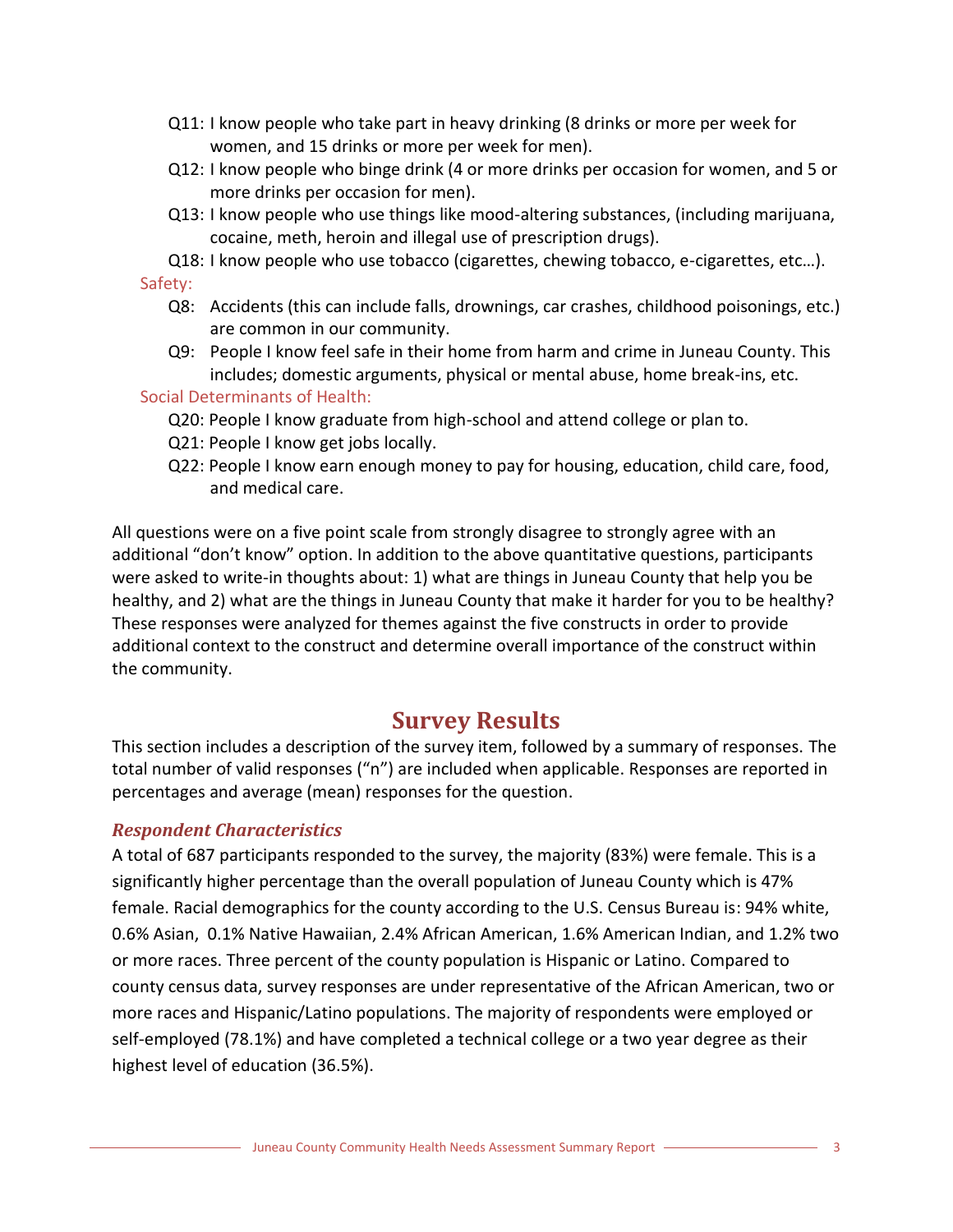| Gender                 | $n = 685$ |
|------------------------|-----------|
| Male                   | 16.9      |
| Female                 | 83.1      |
| Age                    | $n = 684$ |
| 17 or under            | 0.6       |
| 18-28                  | 14.9      |
| 29-39                  | 21.1      |
| 40-50                  | 24.1      |
| 61-61                  | 23.3      |
| 62-72                  | 12.1      |
| $73+$                  | 4.0       |
| Race                   | $n = 678$ |
| White                  | 96.5      |
| Asian                  | 0.1       |
| Native Hawaiian/       | 0.3       |
| Pacific Islander       |           |
| African American       | 0.3       |
| American Indian        | 1.6       |
| Hispanic/Latino        | 0.4       |
| Two or more            | 0.7       |
| <b>Adults in House</b> | $n = 668$ |
| 1                      | 15.9      |
| $2 - 3$                | 78.0      |
| $4-6$                  | 5.8       |
| $7+$                   | 0.3       |
| Children <18 in House  | $n = 682$ |
| 0                      | 49.3      |
| $\overline{1}$         | 14.8      |
| $2 - 3$                | 30.8      |
| $4 - 6$                | 5.0       |
| $7+$                   | 0.1       |

| <b>Employment Status</b>    | $n = 683$        |
|-----------------------------|------------------|
| Employed/Self               | 78.1             |
| employed                    |                  |
| Out of work <1 yr.          | 2.0              |
| Out of work >1 yr.          | 0.7              |
| Stay at home parent         | 4.8              |
| Student                     | 1.0              |
| Retired                     | 11.1             |
| Unable to work              | $2.\overline{2}$ |
| <b>Level of Education</b>   | $n = 672$        |
| Middle school               | 0.9              |
| High school                 | 31.1             |
| Tech school/2 yr.           | 36.5             |
| college                     |                  |
| 4 yr. college               | 18.3             |
| <b>Graduate studies</b>     | 13.2             |
| <b>Annual Household</b>     | $n = 666$        |
| <b>Income</b>               |                  |
| $<$ \$10,000                | 7.2              |
| \$10,001-\$25,000           | 13.4             |
| \$25,001-\$50,000           | 29.1             |
| \$50,001-\$75,000           | 24.0             |
| >\$75,001                   | 26.3             |
| <b>Closest City to Home</b> | $n = 678$        |
| <b>Mauston</b>              | 44.2             |
| <b>New Lisbon</b>           | 24.6             |
| Elroy                       | 7.8              |
| Necedah                     | 9.3              |
| <b>Lyndon Station</b>       | 6.3              |
| Wonewoc                     | 7.7              |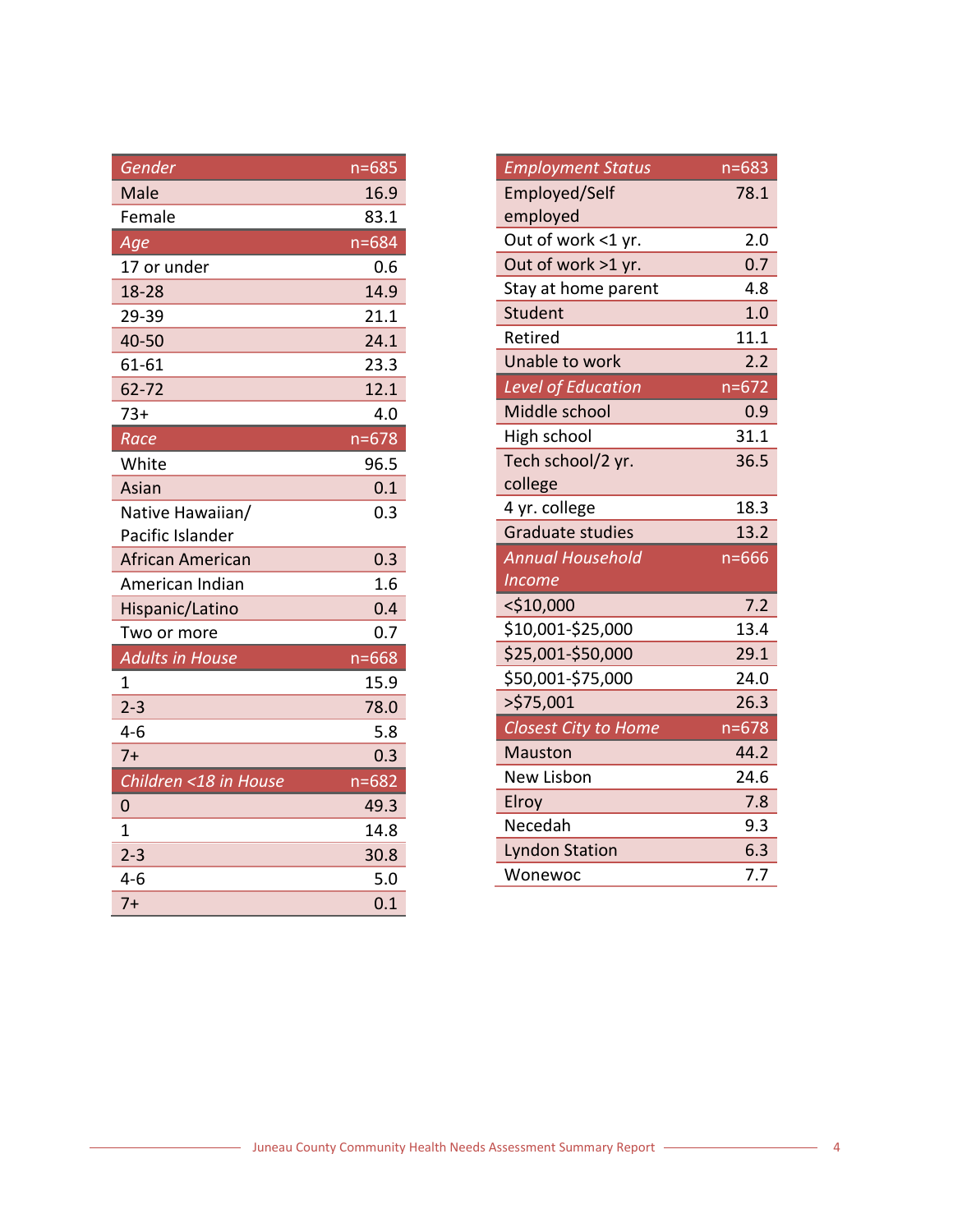# <span id="page-6-0"></span>*Quantitative Results*

Survey questions were grouped into five main constructs: access to services, health and wellness, substance abuse/mental health, safety, and social determinants of health. Each construct consisted of between 2 and 9 questions. All questions were assessed on a five point Likert-scale: strongly disagree, disagree, neutral, agree and strongly agree. Answers were coded such that "desirable" responses (i.e. "I strongly agree that doctors are available within the county) were given a score of five, while the "undesirable" response (i.e. "I strongly disagree that doctors are available) were given a score of one. Mean (M) and frequency distributions were calculated for each survey item. The mean was also calculated for each grouped construct as a whole. The mean (or average) is determined by adding all the data points in a population and dividing the total by the number of points. The resulting number is known as the mean or the average.

In addition, all survey questions allowed respondents to answer "don't know". For the purposes of analysis of the mean, "don't know" responses were excluded from analysis and treated as system missing. Frequency distribution charts include "don't know" responses. These responses should be taken into consideration and can inform a need for additional services when they represent a significant portion of the overall responses to a question.

# <span id="page-6-1"></span>**Summary of all Survey Items**

Responses within the substance abuse/mental health construct showed the lowest overall average (M=2.6) to survey questions within the construct, while questions within the access to services construct showed the highest average response to questions (M=3.5).

| Construct                     | Mean |
|-------------------------------|------|
| <b>Access to Services</b>     | 3.5  |
| Social Determinants of Health | 3.2  |
| Safety                        | 3.0  |
| <b>Health and Wellness</b>    | 2.8  |
| Substance Abuse/Mental Health | 2.6  |

The three survey items with the highest average response scores (most agreement with the positive response) were 1) knowing the importance of vaccines, 2) having health care coverage, and 3) having access to doctors. The three survey items with the lowest average response scores (most disagreement with the positive response) were 1) people I know are obese, 2) people I know use tobacco, and 3) people I know have chronic diseases.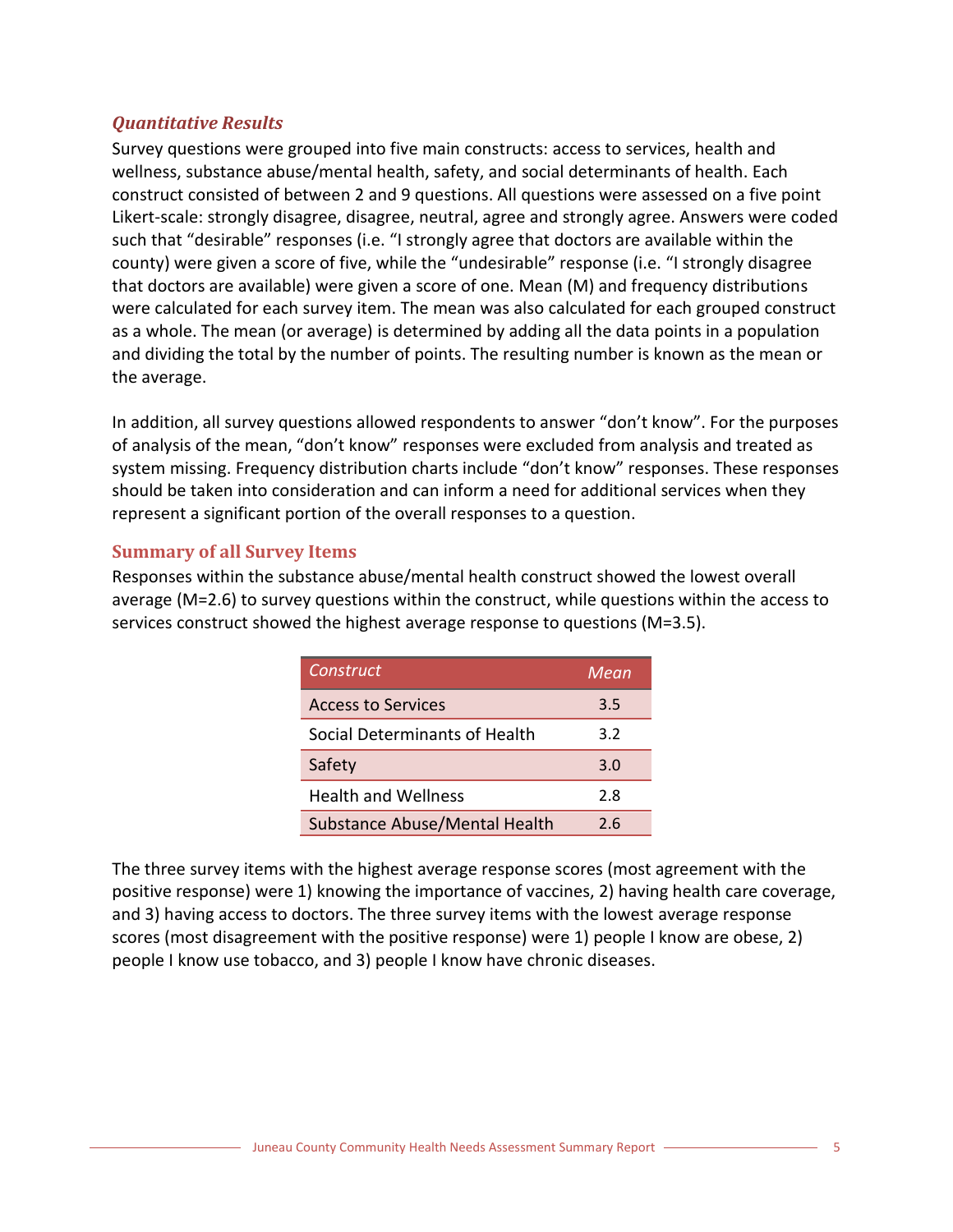| <b>Survey item</b>                                                                                                                                                        | Construct*   | <b>Mean</b> |
|---------------------------------------------------------------------------------------------------------------------------------------------------------------------------|--------------|-------------|
|                                                                                                                                                                           |              | (average)   |
| I know the importance of vaccines and keep my family up to<br>date on them.                                                                                               | <b>HW</b>    | 4.44        |
| Most people I know have some kind of health care coverage.                                                                                                                | A            | 4.10        |
| Doctors are available, and I can make an appointment to get<br>care and services I need.                                                                                  | A            | 4.08        |
| People I know graduate from high school and attend college or<br>plan to.                                                                                                 | SDOH         | 3.98        |
| People I know have access to opportunities that can improve<br>health and fitness such as; bike trails, fitness classes, etc.                                             | A            | 3.85        |
| People I know have support from family, friends, and<br>community resources.                                                                                              | A            | 3.72        |
| People I know feel safe in their homes from harm and crime<br>in Juneau County.                                                                                           | $\mathsf{S}$ | 3.38        |
| People I know have access to transportation in meeting their<br>daily needs.                                                                                              | A            | 3.32        |
| People I know exercise for 30 minutes at least 4 times per<br>week.                                                                                                       | <b>HW</b>    | 3.11        |
| People I know with emotional or mental health care needs<br>can see a counselor or other mental health professional.                                                      | A            | 3.10        |
| People over 65 years old can cope with their health concerns<br>like arthritis, heart disease and loss of hearing and or vision.                                          | A            | 3.10        |
| People can afford healthy and fresh foods if they choose to.                                                                                                              | A            | 3.06        |
| People I know can generally cope with the normal stresses of<br>life. Few suffer from depression, anxiety or other mental<br>health issues.                               | <b>SAMH</b>  | 3.05        |
| I know people who use things like mood-altering substances.                                                                                                               | SAMH         | 3.01        |
| People I know can get jobs locally.                                                                                                                                       | SDOH         | 2.99        |
| Dental care is available and affordable.                                                                                                                                  | A            | 2.83        |
| People I know earn enough money to pay for housing, education,<br>child care, food and medical care.                                                                      | SDOH         | 2.70        |
| Accidents are common in our community.                                                                                                                                    | S            | 2.66        |
| Exposures to air and water pollution, pesticides, organic<br>solvents, dusts and or physical hazards occur in the<br>environment, the home or the workplace in Juneau Co. | <b>HW</b>    | 2.57        |
| I know people who take part in heavy drinking.                                                                                                                            | SAMH         | 2.47        |
| I know people who binge drink.                                                                                                                                            | <b>SAMH</b>  | 2.47        |
| I know people who take part in unhealthy use of alcohol and<br>behaviors like drunk driving, drinking while pregnant,<br>alcoholism and underage drinking.                | SAMH         | 2.46        |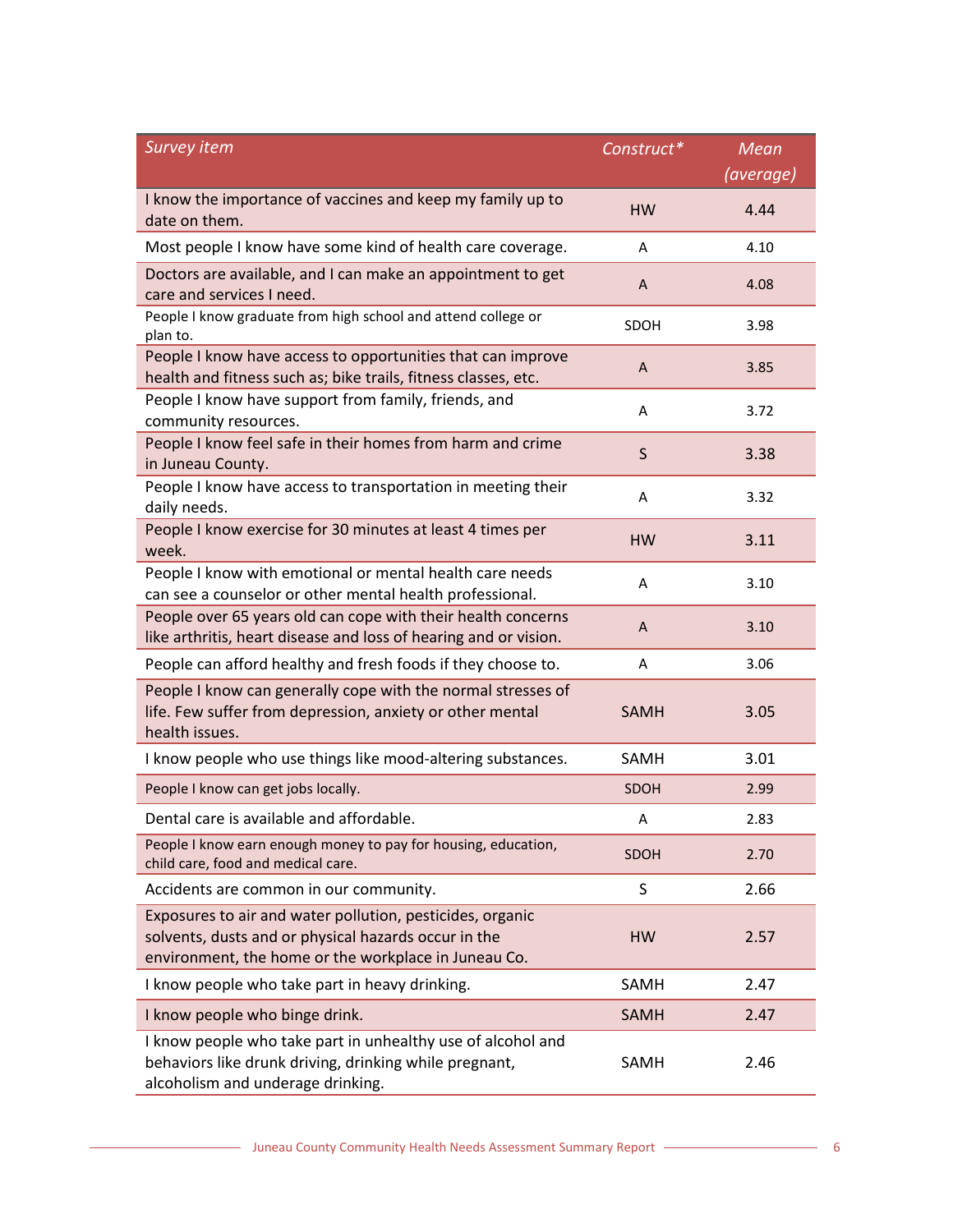| People I know eat fast food at least three times per week. | <b>HW</b> | 2.36 |
|------------------------------------------------------------|-----------|------|
| Many people I know have chronic diseases.                  | HW        | 2.30 |
| I know people who use tobacco.                             | SAMH      | 1.95 |
| People I know are overweight or obese.                     | HW        | 1.79 |

\*Constructs: A=Access to Services, HW=Health and Wellness, SAMH=Substance Abuse/Mental health, S=Safety; SDOH=Social Determinants of Health.

#### <span id="page-8-0"></span>**Access to Services**

There were nine survey items related to access to services. Responses show that access to dental care is the most problematic under this construct (M=2.83). Access to some sort of health care coverage is the most positive area covered by this construct (M=4.10).

| <b>Construct question</b>                                                                                                        | n   | Mean<br>(average) |
|----------------------------------------------------------------------------------------------------------------------------------|-----|-------------------|
| Most people I know have some kind of health care coverage.                                                                       | 672 | 4.10              |
| Doctors are available, and I can make an appointment to get<br>care and services I need.                                         | 658 | 4.08              |
| People I know have access to opportunities that can improve<br>health and fitness such as; bike trails, fitness classes, etc.    | 666 | 3.85              |
| People I know have support from family, friends, and<br>community resources.                                                     | 655 | 3.72              |
| People I know have access to transportation in meeting their<br>daily needs.                                                     | 653 | 3.32              |
| People I know with emotional or mental health care needs can<br>see a counselor or other mental health professional.             | 609 | 3.10              |
| People over 65 years old can cope with their health concerns<br>like arthritis, heart disease and loss of hearing and or vision. | 609 | 3.10              |
| People can afford healthy and fresh foods if they choose to.                                                                     | 671 | 3.06              |
| Dental care is available and affordable.                                                                                         | 663 | 2.83              |

#### Question Detail Summary:

| Q1. Doctors are available, and I can make an appointment to get care and<br>services I need. n=658 |              |             |                    |                |  |  |  |  |  |
|----------------------------------------------------------------------------------------------------|--------------|-------------|--------------------|----------------|--|--|--|--|--|
| Mean = $4.08$                                                                                      |              |             |                    |                |  |  |  |  |  |
|                                                                                                    |              |             |                    |                |  |  |  |  |  |
| $1 -$ Strongly                                                                                     | 2 – Disagree | 3 – Neutral | $4 - \text{Agree}$ | $5 -$ Strongly |  |  |  |  |  |
| disagree                                                                                           |              |             |                    | agree          |  |  |  |  |  |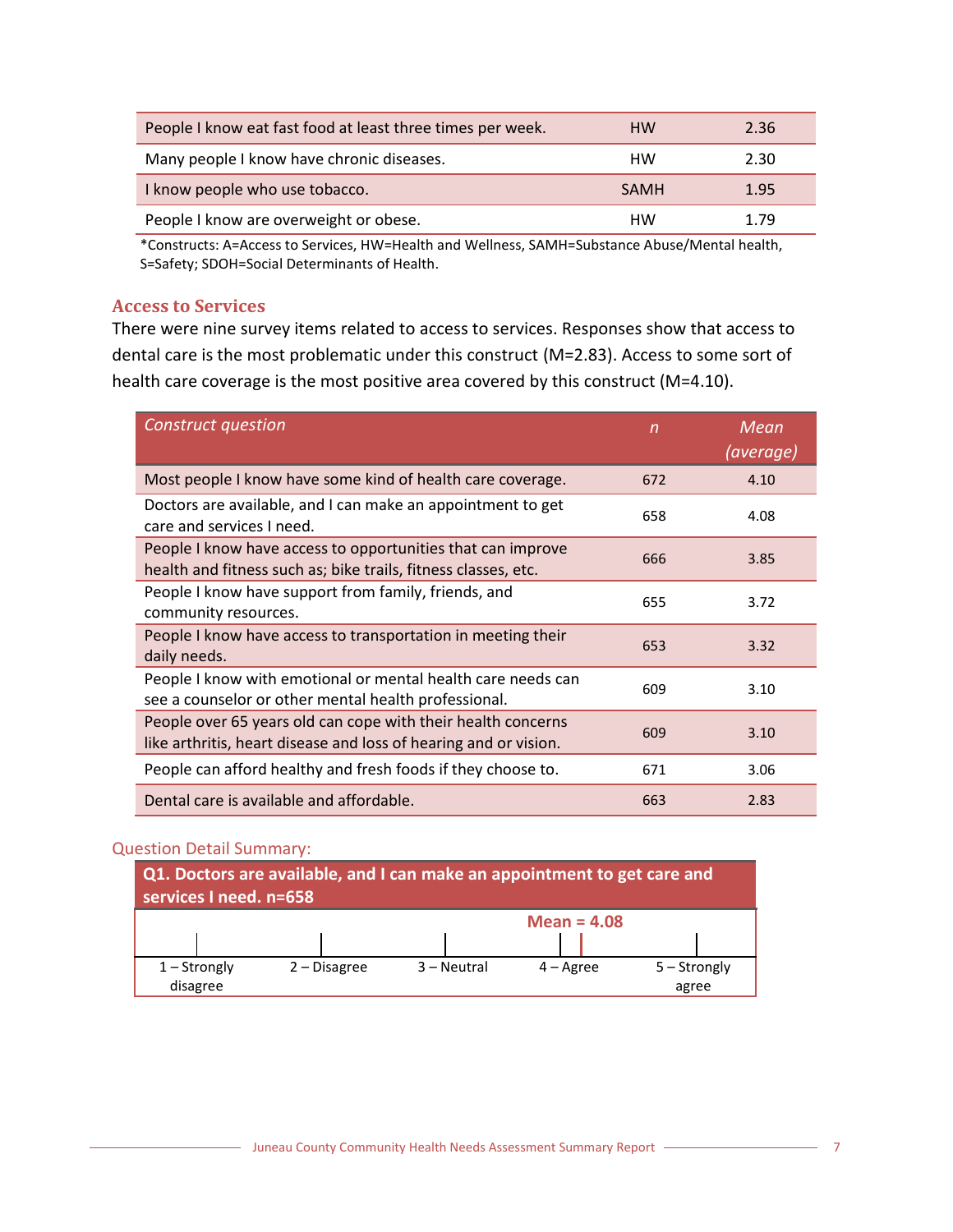





| Q4. Dental care is available and affordable. n=663 |                |  |                |  |             |                    |  |                |  |
|----------------------------------------------------|----------------|--|----------------|--|-------------|--------------------|--|----------------|--|
|                                                    | Mean = $2.83$  |  |                |  |             |                    |  |                |  |
|                                                    |                |  |                |  |             |                    |  |                |  |
|                                                    | $1 -$ Strongly |  | $2 - Disagree$ |  | 3 – Neutral | $4 - \text{Agree}$ |  | $5 -$ Strongly |  |
|                                                    | disagree       |  |                |  |             |                    |  | agree          |  |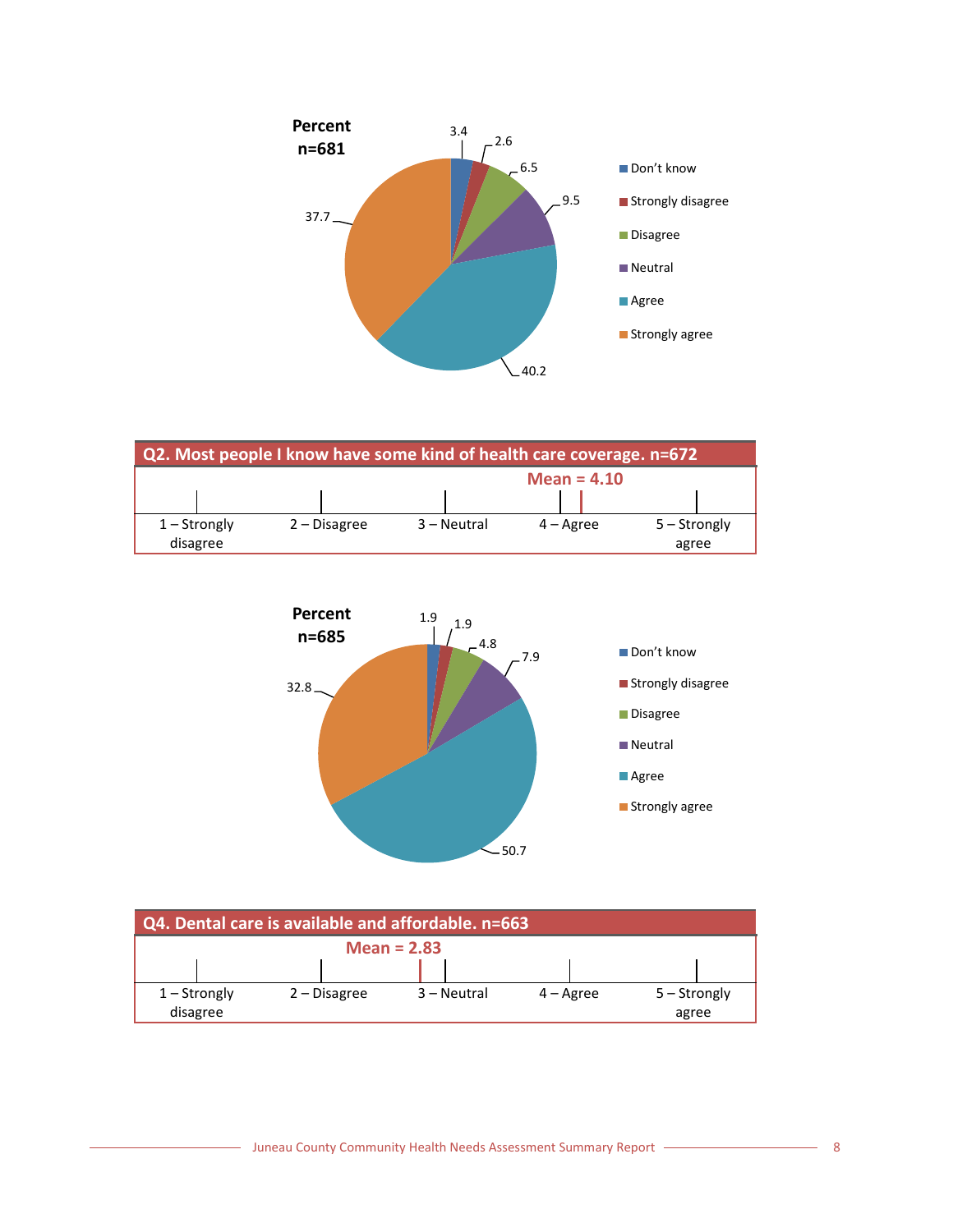





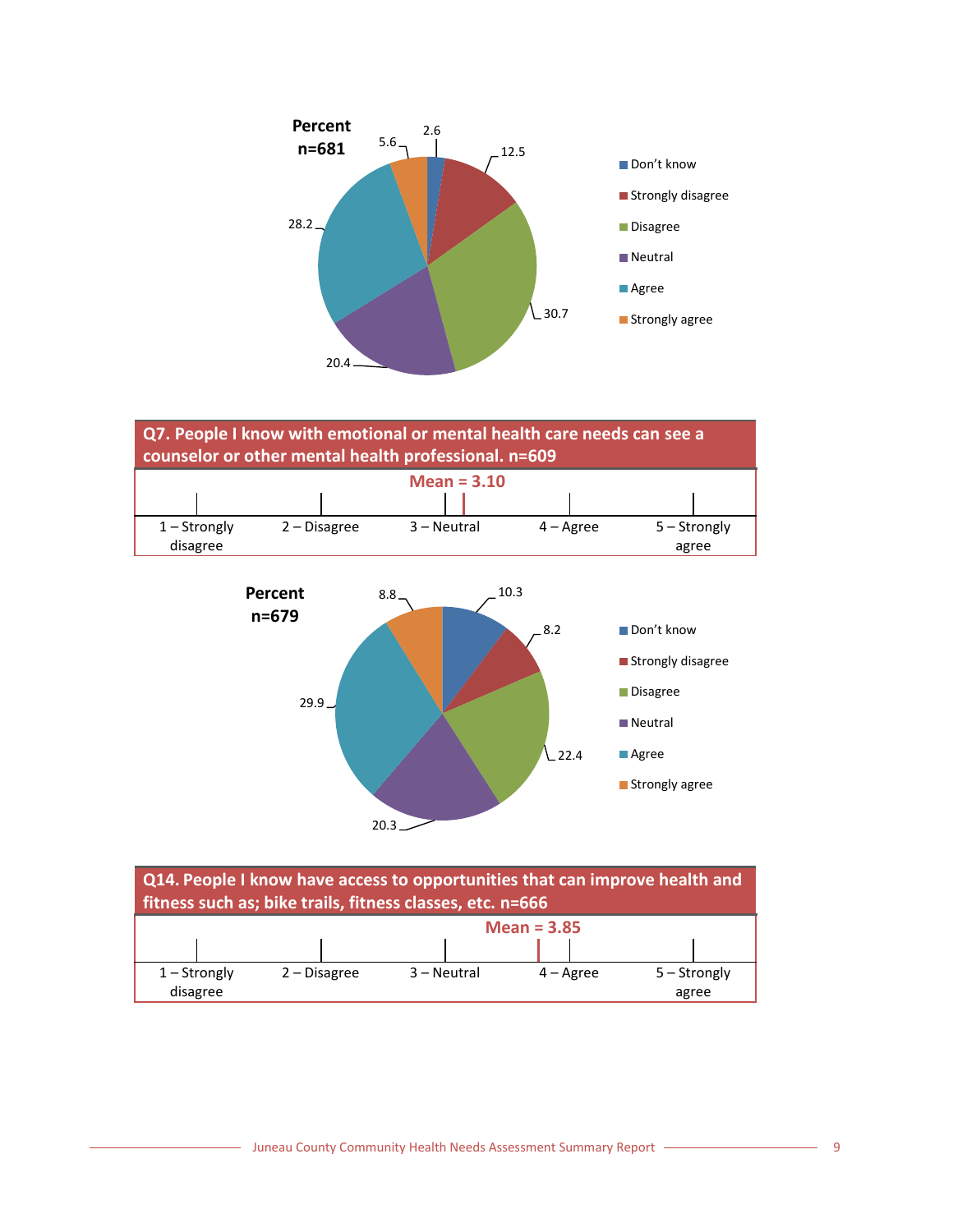

| Q17. People can afford healthy and fresh foods if they choose to. n=671 |                |              |  |             |  |           |  |              |  |
|-------------------------------------------------------------------------|----------------|--------------|--|-------------|--|-----------|--|--------------|--|
|                                                                         | Mean = $3.06$  |              |  |             |  |           |  |              |  |
|                                                                         |                |              |  |             |  |           |  |              |  |
|                                                                         | $1 -$ Strongly | 2 – Disagree |  | 3 – Neutral |  | 4 – Agree |  | 5 – Strongly |  |
|                                                                         | disagree       |              |  |             |  |           |  | agree        |  |



| Q23. People I know have support from family, friends, and community<br>resources. n=655 |                |             |                    |                         |  |  |  |  |  |
|-----------------------------------------------------------------------------------------|----------------|-------------|--------------------|-------------------------|--|--|--|--|--|
|                                                                                         | Mean = $3.72$  |             |                    |                         |  |  |  |  |  |
| $1 -$ Strongly<br>disagree                                                              | $2 - Disagree$ | 3 – Neutral | $4 - \text{Agree}$ | $5 -$ Strongly<br>agree |  |  |  |  |  |

- Juneau County Community Health Needs Assessment Summary Report - The County 2004 of the 10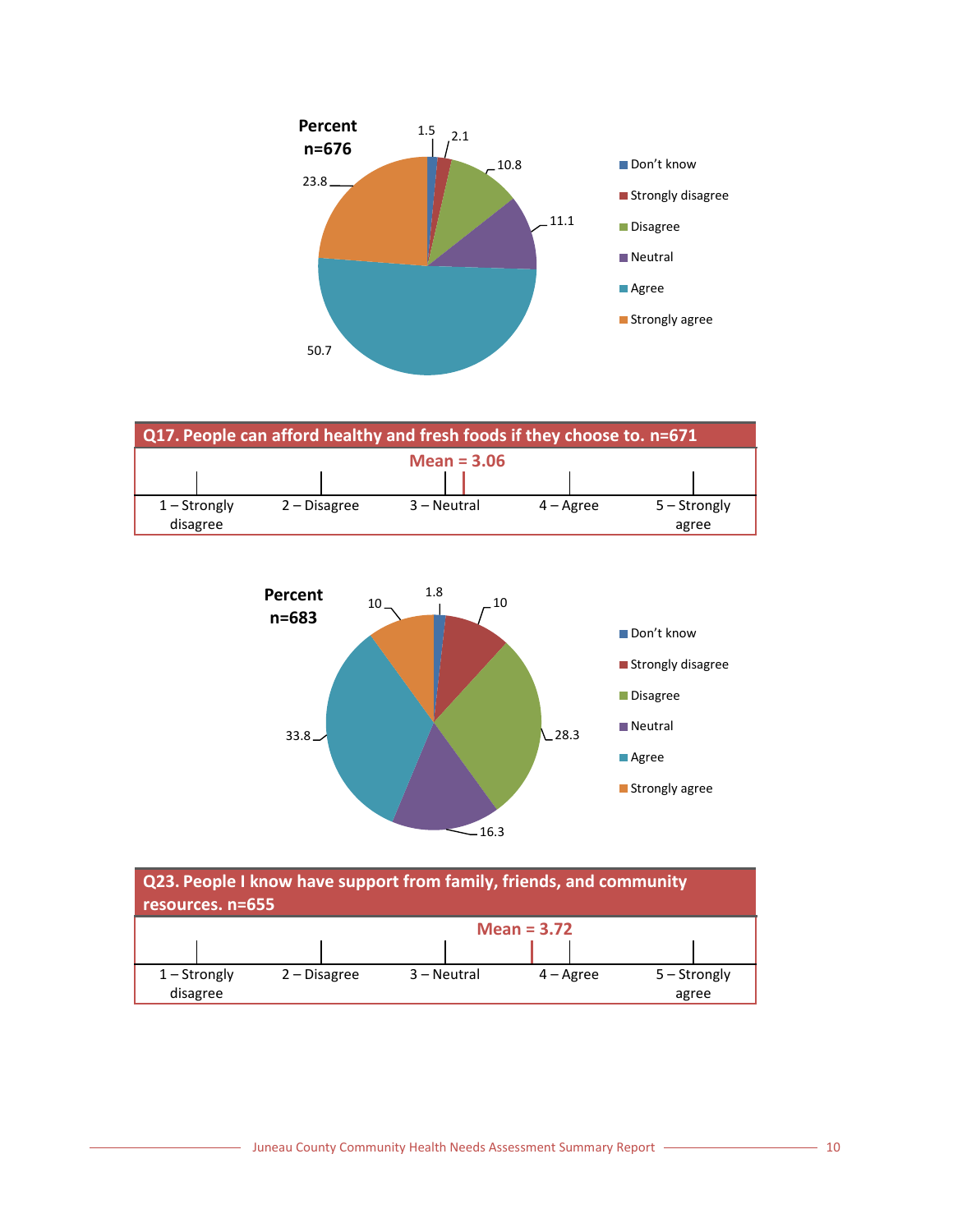





| Q25. People I know have access to transportation in meeting their daily<br>needs. n=653 |                |  |               |                    |              |  |  |  |  |
|-----------------------------------------------------------------------------------------|----------------|--|---------------|--------------------|--------------|--|--|--|--|
|                                                                                         | Mean = $3.32$  |  |               |                    |              |  |  |  |  |
|                                                                                         |                |  |               |                    |              |  |  |  |  |
| $1 -$ Strongly                                                                          | $2 - Disagree$ |  | $3 - Neutral$ | $4 - \text{Agree}$ | 5 - Strongly |  |  |  |  |
| disagree                                                                                |                |  |               |                    | agree        |  |  |  |  |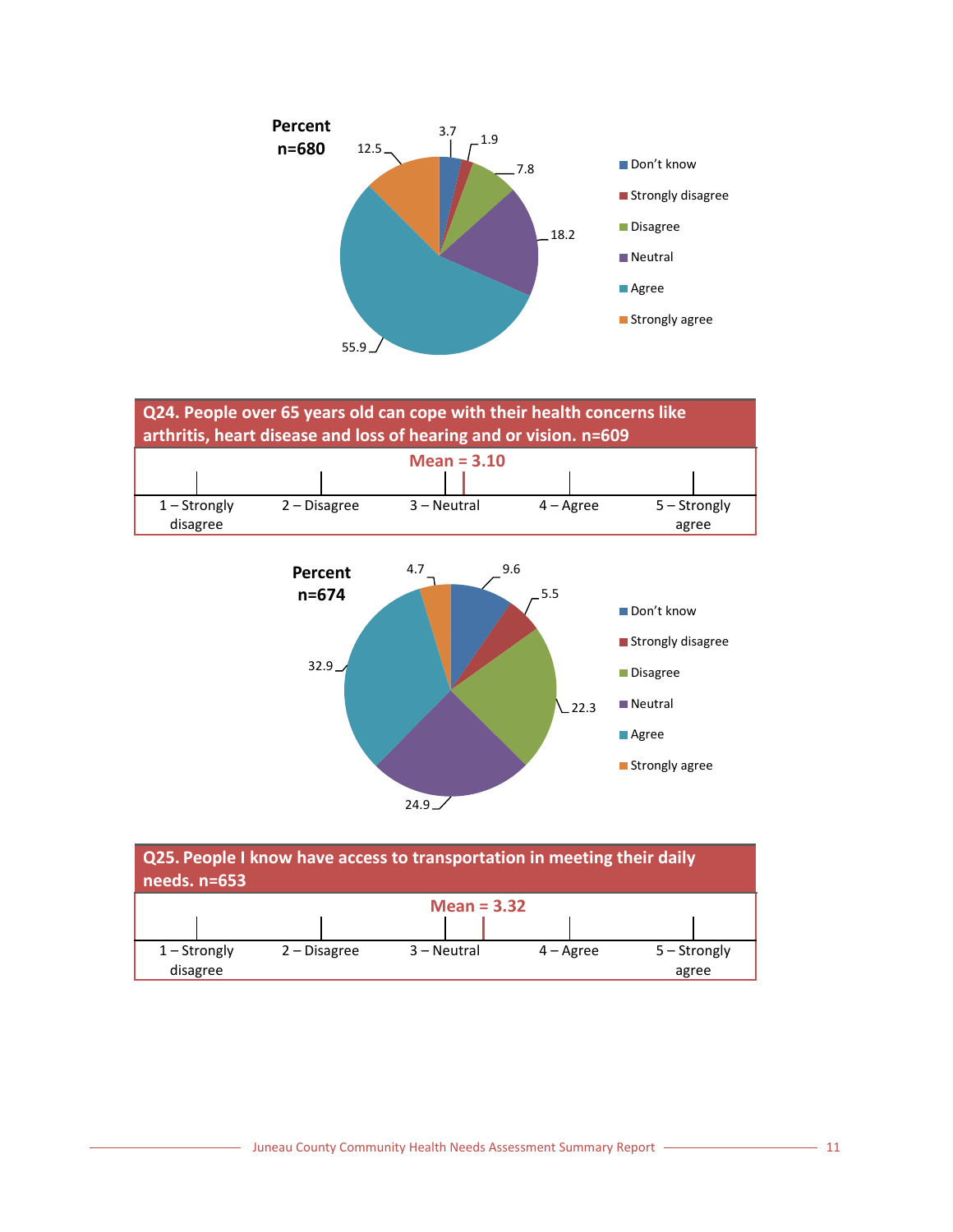

# <span id="page-13-0"></span>**Health and Wellness**

There were six survey items related to overall health and wellness topics. Knowledge and use of vaccines is the most positive area covered by this construct – 90.2% of respondents agree/strongly agree that they know the importance of vaccines and keep their family up to date on them. Responses show that obesity is the most problematic under this construct. Seventy-eight percent of respondents agree/strongly agree with the statement, "People I know are overweight or obese".

| <b>Construct question</b>                                                                                                                                                 | n   | Mean<br>(average) |
|---------------------------------------------------------------------------------------------------------------------------------------------------------------------------|-----|-------------------|
| I know the importance of vaccines and keep my family up to<br>date on them.                                                                                               | 680 | 4.44              |
| People I know exercise for 30 minutes at least 4 times per week.                                                                                                          | 658 | 3.11              |
| Exposures to air and water pollution, pesticides, organic<br>solvents, dusts and or physical hazards occur in the<br>environment, the home or the workplace in Juneau Co. | 598 | 2.57              |
| People I know eat fast food at least three times per week.                                                                                                                | 640 | 2.36              |
| Many people I know have chronic diseases.                                                                                                                                 | 669 | 2.30              |
| People I know are overweight or obese.                                                                                                                                    | 571 | 1.79              |

#### Question Detail Summary:

| Q3. Many people I know have chronic diseases. n=669 |               |             |                |                |  |
|-----------------------------------------------------|---------------|-------------|----------------|----------------|--|
|                                                     | Mean = $2.30$ |             |                |                |  |
|                                                     |               |             |                |                |  |
| $1 -$ Strongly                                      | $2 -$ Agree   | 3 – Neutral | $4$ – Disagree | $5 -$ Strongly |  |
| agree                                               |               |             |                | disagree       |  |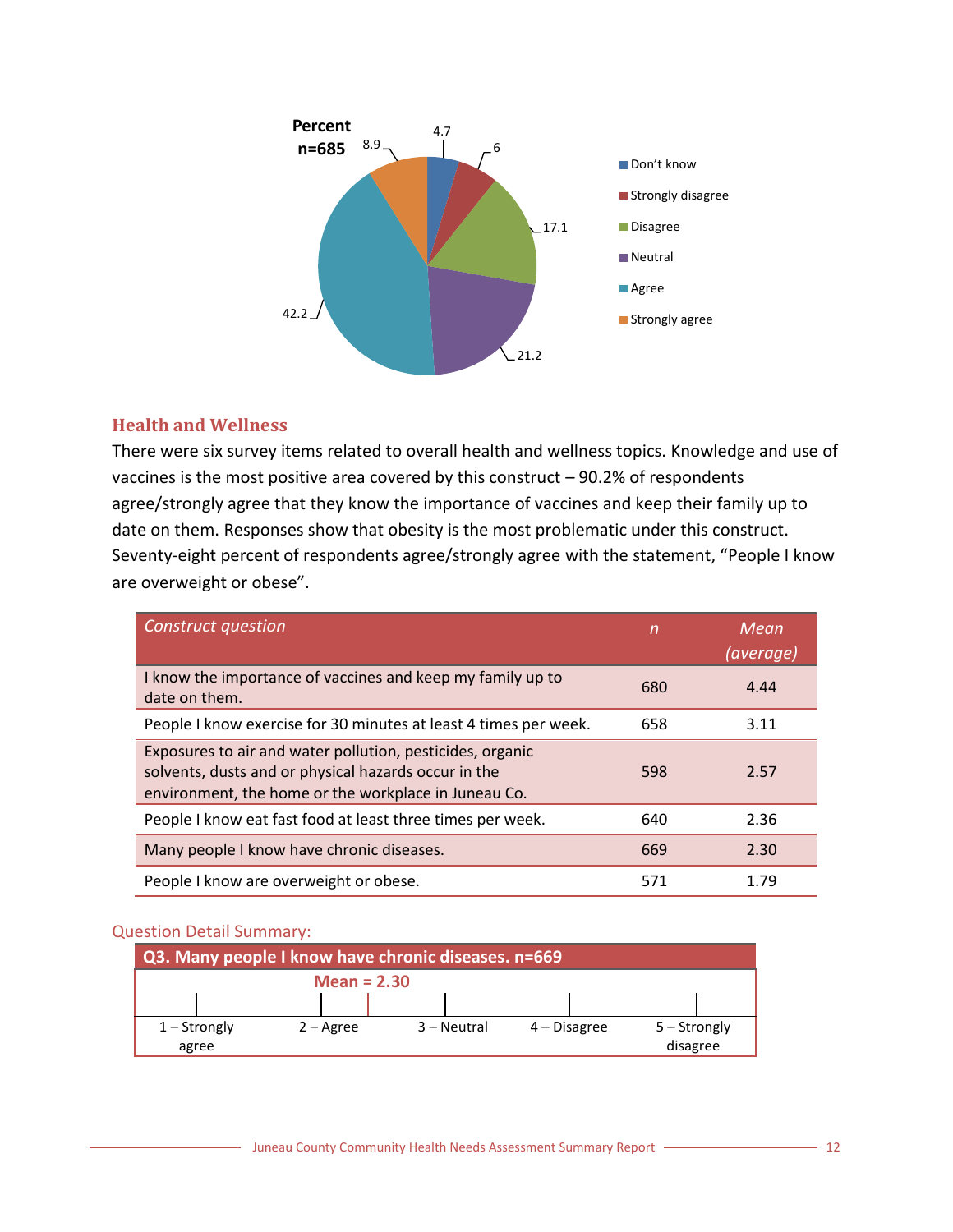





| Q15. People I know exercise for 30 minutes at least 4 times per week. n=658 |                |                |  |             |               |                    |              |       |
|-----------------------------------------------------------------------------|----------------|----------------|--|-------------|---------------|--------------------|--------------|-------|
|                                                                             |                |                |  |             | Mean = $3.11$ |                    |              |       |
|                                                                             |                |                |  |             |               |                    |              |       |
|                                                                             | $1 -$ Strongly | $2 - Disagree$ |  | 3 – Neutral |               | $4 - \text{Agree}$ | 5 – Strongly |       |
|                                                                             | disagree       |                |  |             |               |                    |              | agree |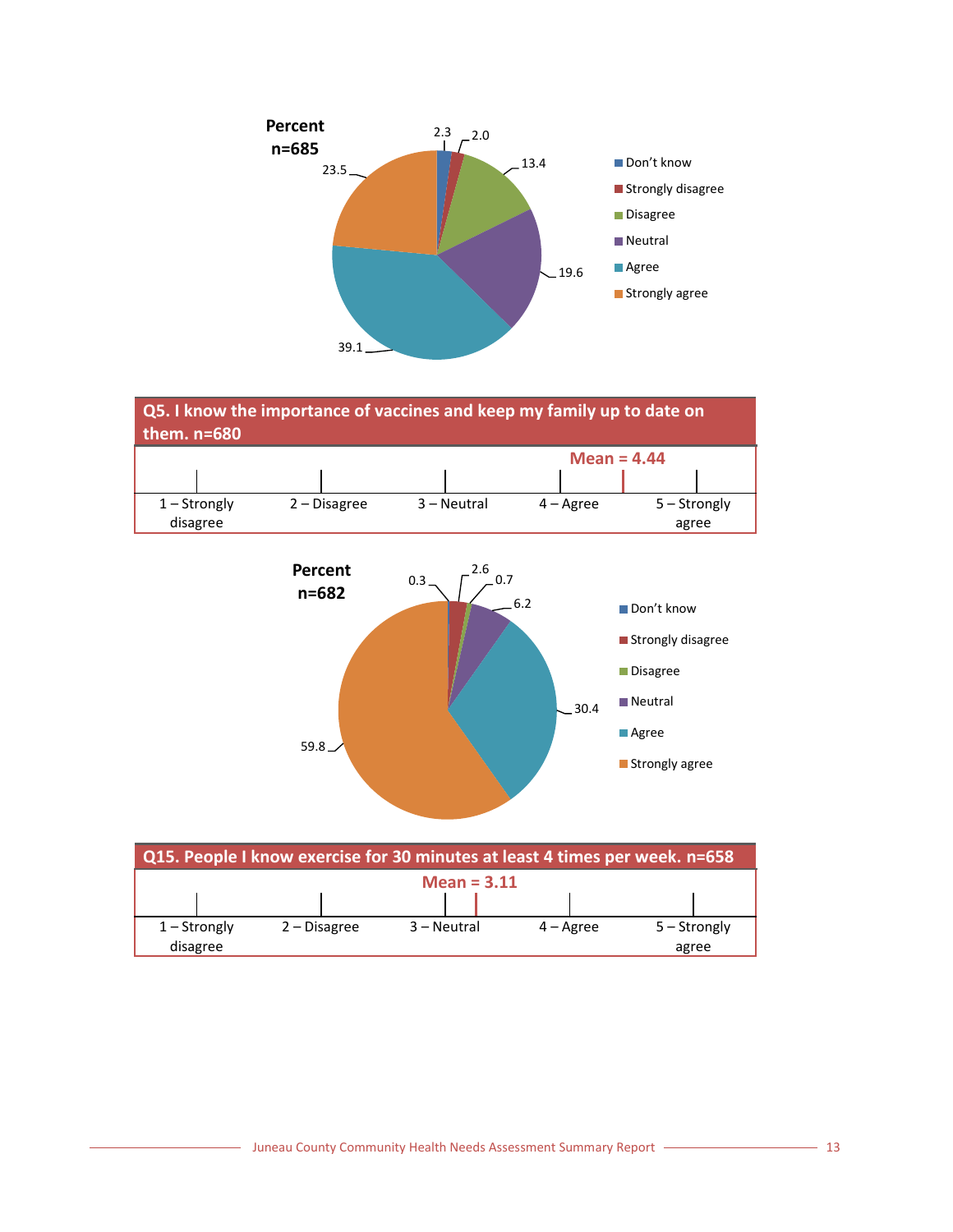





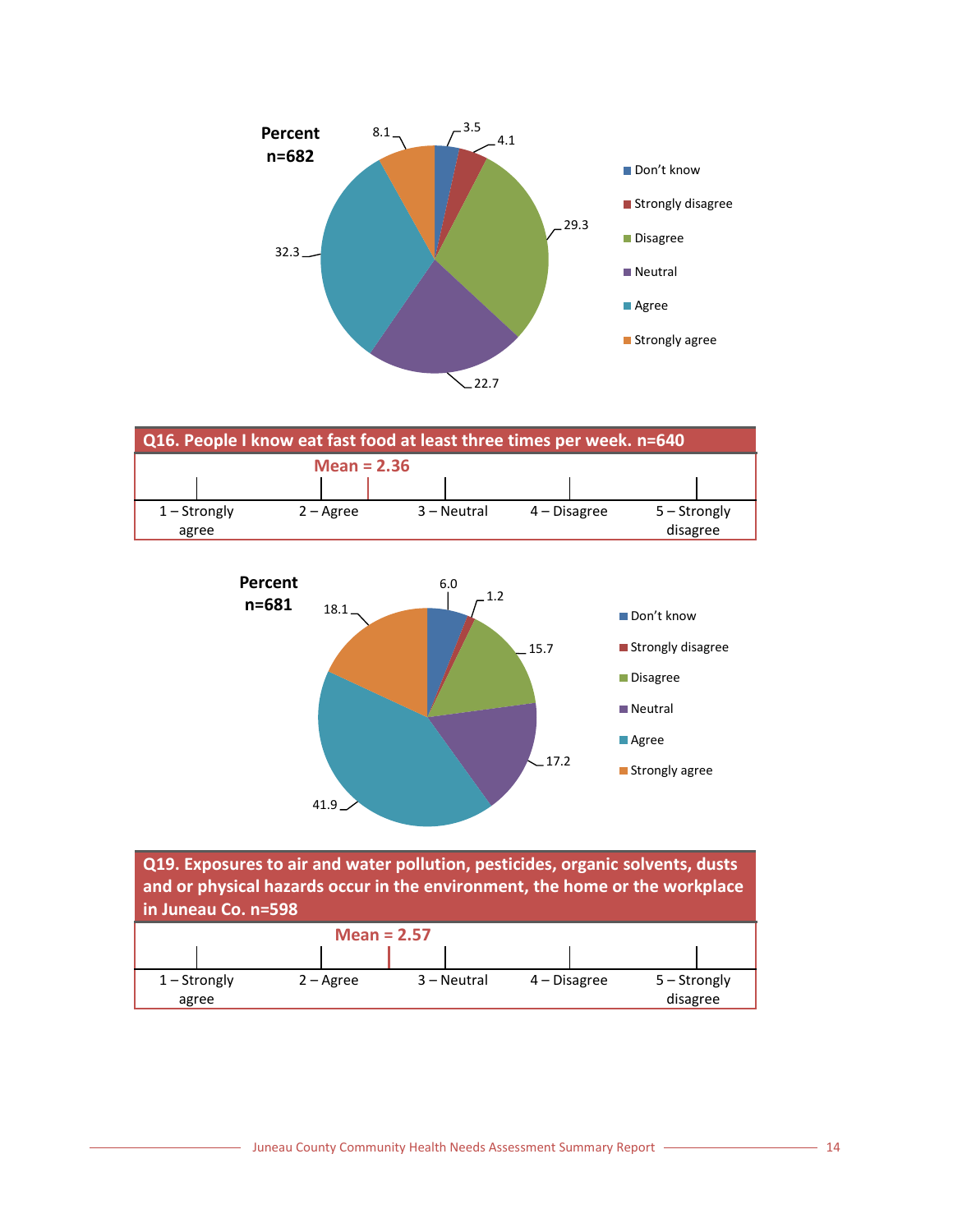



# <span id="page-16-0"></span>**Substance Use/Mental Health**

There were six survey items related to substance use/abuse and mental health. Responses show that tobacco use is the most problematic under this construct. Eighty-four percent of respondents agree/strongly agree with the statement, "I know people who use tobacco".

 $-48.7$ 

**Strongly agree** 

Overall, this category had the lowest average score for all grouped construct questions. In addition, several questions under this construct had a large percentage of respondents answering "don't know." This may indicate a lack of knowledge about available services in this area. However, given the way questions were phrased, it may indicate a lack of knowledge about other people's behaviors related to substance use and mental health needs.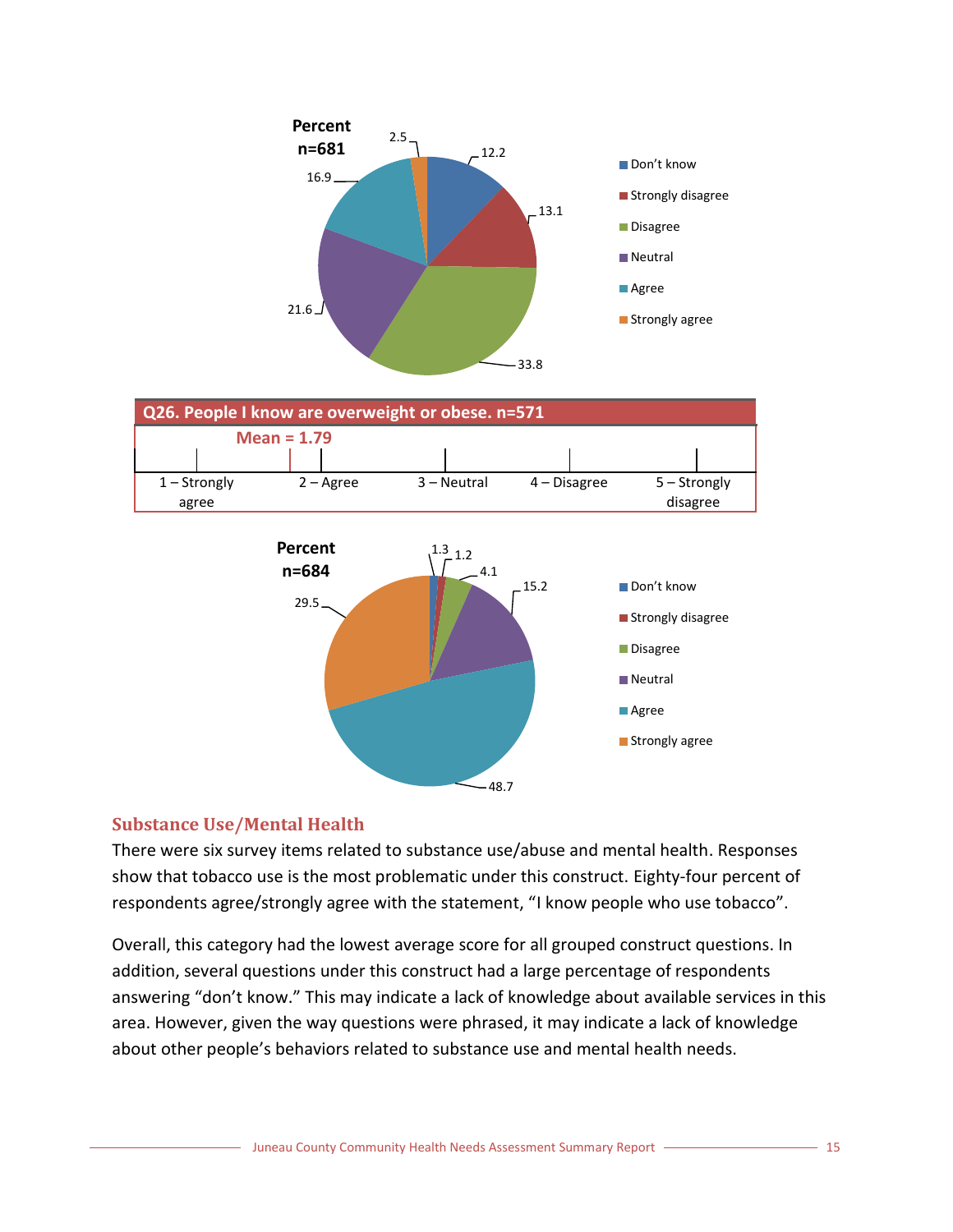| Construct question                                                                                                                                         | n   | Mean<br>(average) |
|------------------------------------------------------------------------------------------------------------------------------------------------------------|-----|-------------------|
| People I know can generally cope with the normal stresses of life.<br>Few suffer from depression, anxiety or other mental health issues.                   | 664 | 3.05              |
| I know people who use things like mood-altering substances.                                                                                                | 628 | 3.01              |
| I know people who take part in heavy drinking.                                                                                                             | 631 | 2.47              |
| I know people who binge drink.                                                                                                                             | 638 | 2.47              |
| I know people who take part in unhealthy use of alcohol and<br>behaviors like drunk driving, drinking while pregnant, alcoholism and<br>underage drinking. | 632 | 2.46              |
| I know people who use tobacco.                                                                                                                             | 677 | 1.95              |

#### Question Detail Summary:

agree





**Q10. I know people who take part in unhealthy use of alcohol and behaviors like drunk driving, drinking while pregnant, alcoholism and underage drinking. n=632 Mean = 2.46** 1 – Strongly 2 – Agree 3 – Neutral 4 – Disagree 5 – Strongly

disagree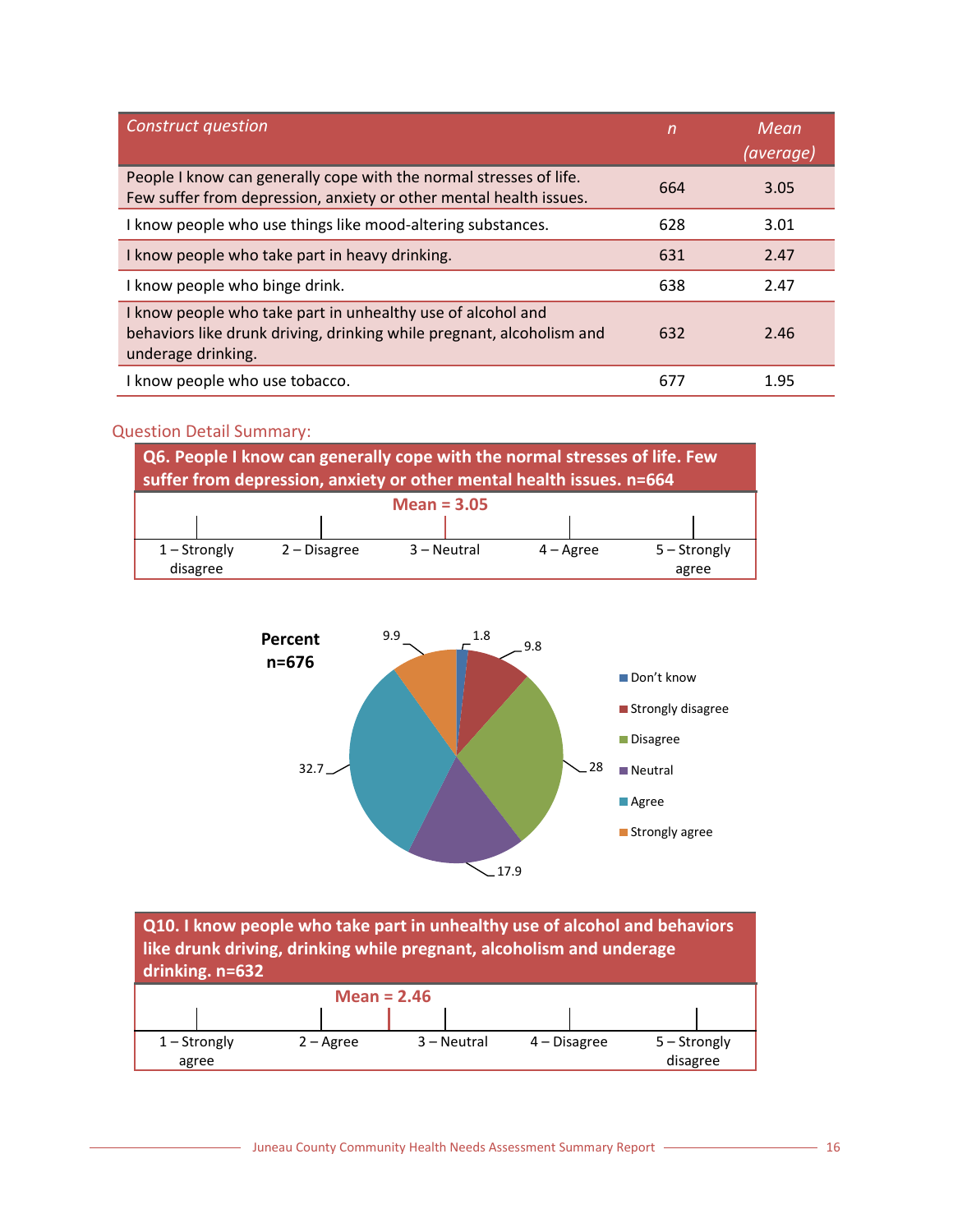





| Q12. I know people who binge drink. n=638 |               |             |              |              |  |
|-------------------------------------------|---------------|-------------|--------------|--------------|--|
|                                           | Mean = $2.47$ |             |              |              |  |
|                                           |               |             |              |              |  |
| $1 -$ Strongly                            | $2 -$ Agree   | 3 – Neutral | 4 – Disagree | 5 – Strongly |  |
| agree                                     |               |             |              | disagree     |  |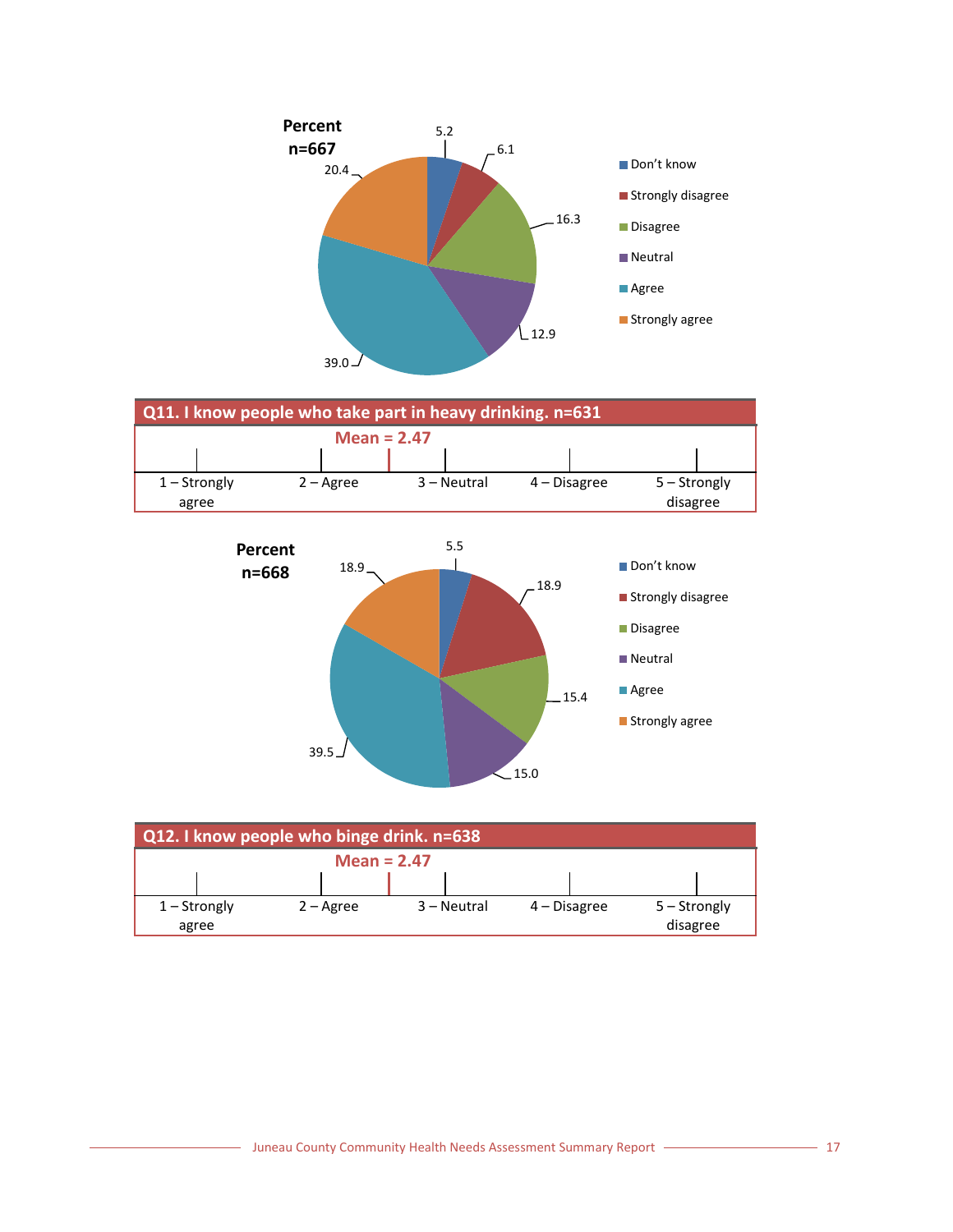





| Q18. I know people who use tobacco. n=677 |  |               |                    |             |              |                |  |
|-------------------------------------------|--|---------------|--------------------|-------------|--------------|----------------|--|
|                                           |  | Mean = $1.95$ |                    |             |              |                |  |
|                                           |  |               |                    |             |              |                |  |
| $1 -$ Strongly                            |  |               | $2 - \text{Agree}$ | 3 – Neutral | 4 – Disagree | $5 -$ Strongly |  |
| agree                                     |  |               |                    |             |              | disagree       |  |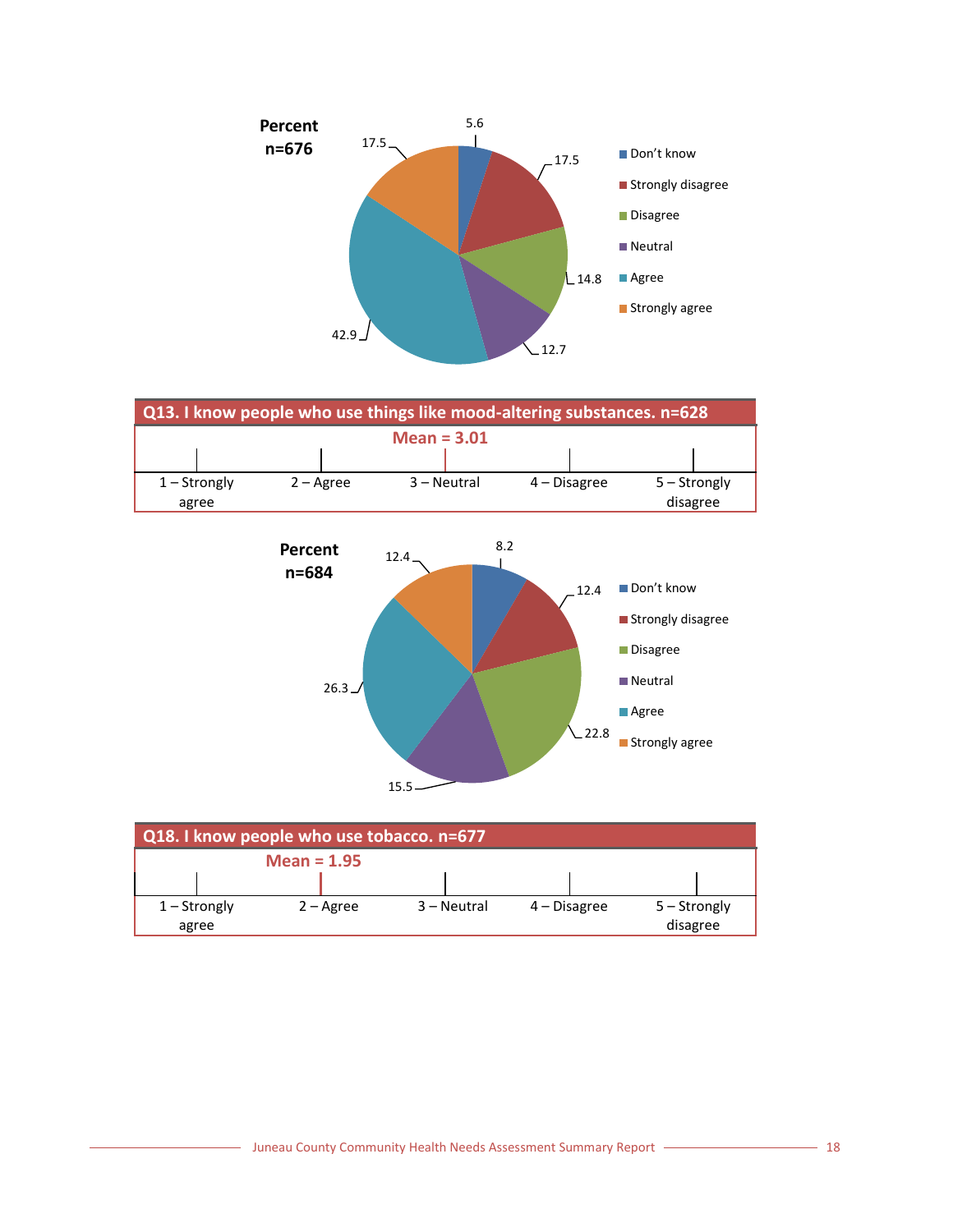

# <span id="page-20-0"></span>**Safety**

There were only two questions categorized under the safety construct. Thirty-seven percent of people asked whether accidents are common in the community answered either "don't know" or "neutral" compared to only 11% who responded that they "strongly agree". This may signify either a lack of concern or understanding about this issue.

| <b>Construct question</b>                                                       |     | Mean<br>(average) |
|---------------------------------------------------------------------------------|-----|-------------------|
| People I know feel safe in their homes from harm and<br>crime in Juneau County. | 655 | 3.38              |
| Accidents are common in our community.                                          | 613 | 2.66              |

#### Question Detail Summary:

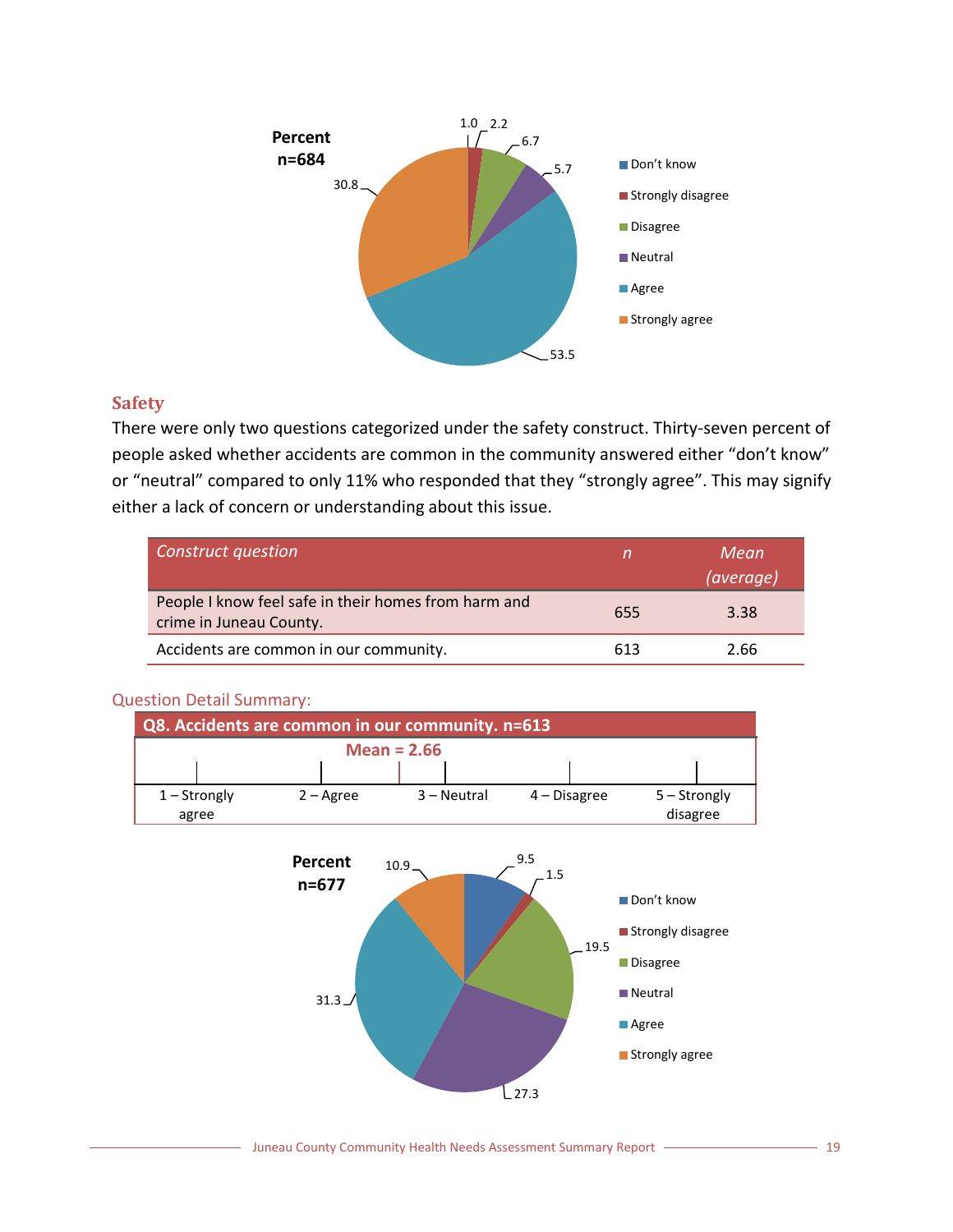

# <span id="page-21-0"></span>**Social Determinants of Health**

There were three survey items which relate to social determinants of health within the population. Responses show that adequate wages is the most prominent community concern under this construct. Forty-eight percent of respondents disagree/strongly disagree with the statement, "People I know earn enough money to pay for housing, education, child care, food and medical care" compared to only 30% who agree/strongly agree with the statement. Seventy-seven percent of respondents indicate that people they know graduate from high school and attend (or plan to attend) college.

| <b>Construct question</b>                                                                            |     | Mean<br>(average) |
|------------------------------------------------------------------------------------------------------|-----|-------------------|
| People I know graduate from high school and attend college or plan to.                               | 660 | 3.98              |
| People I know can get jobs locally.                                                                  | 653 | 2.99              |
| People I know earn enough money to pay for housing, education, child<br>care, food and medical care. | 661 | 2.70              |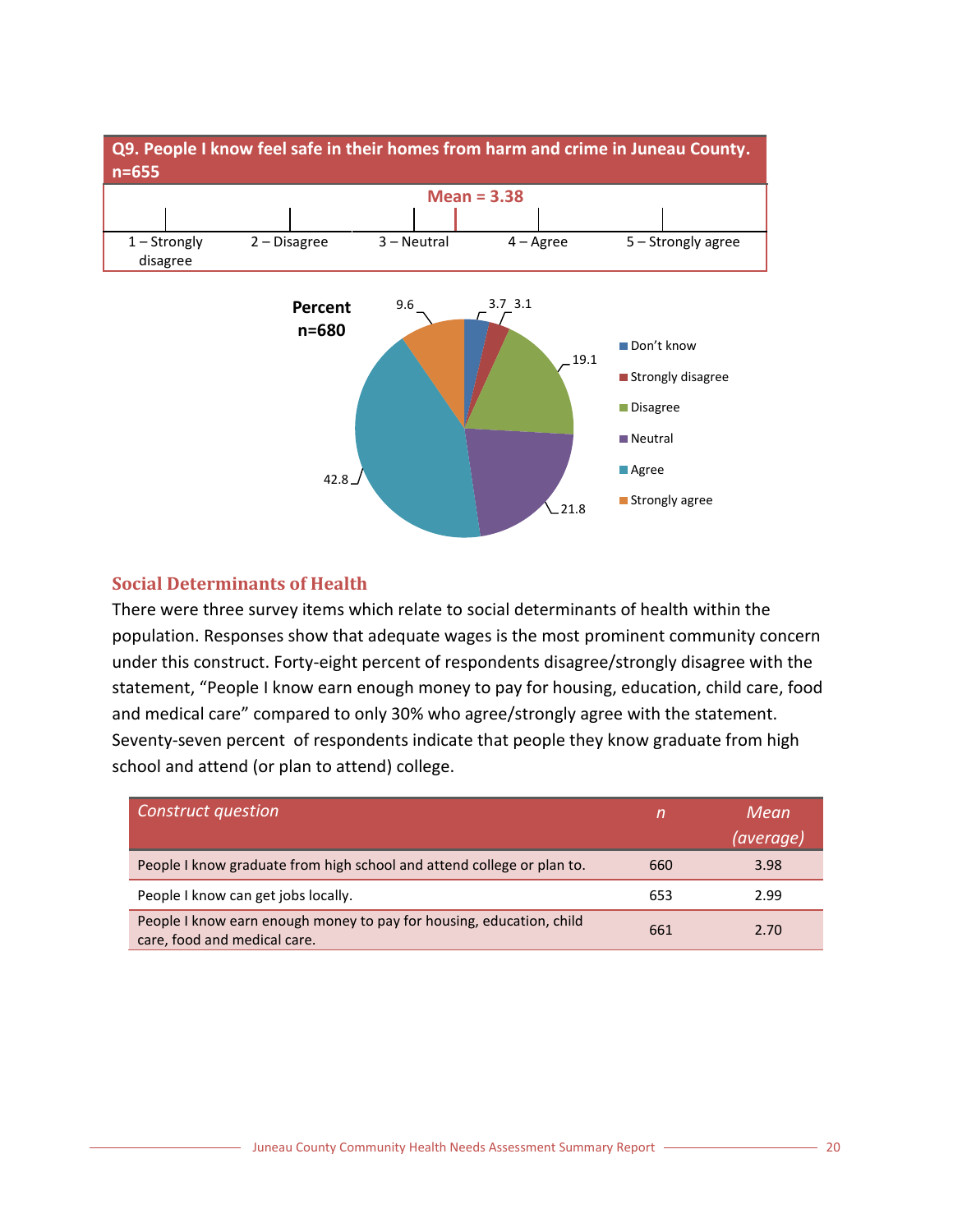#### Question Detail Summary:







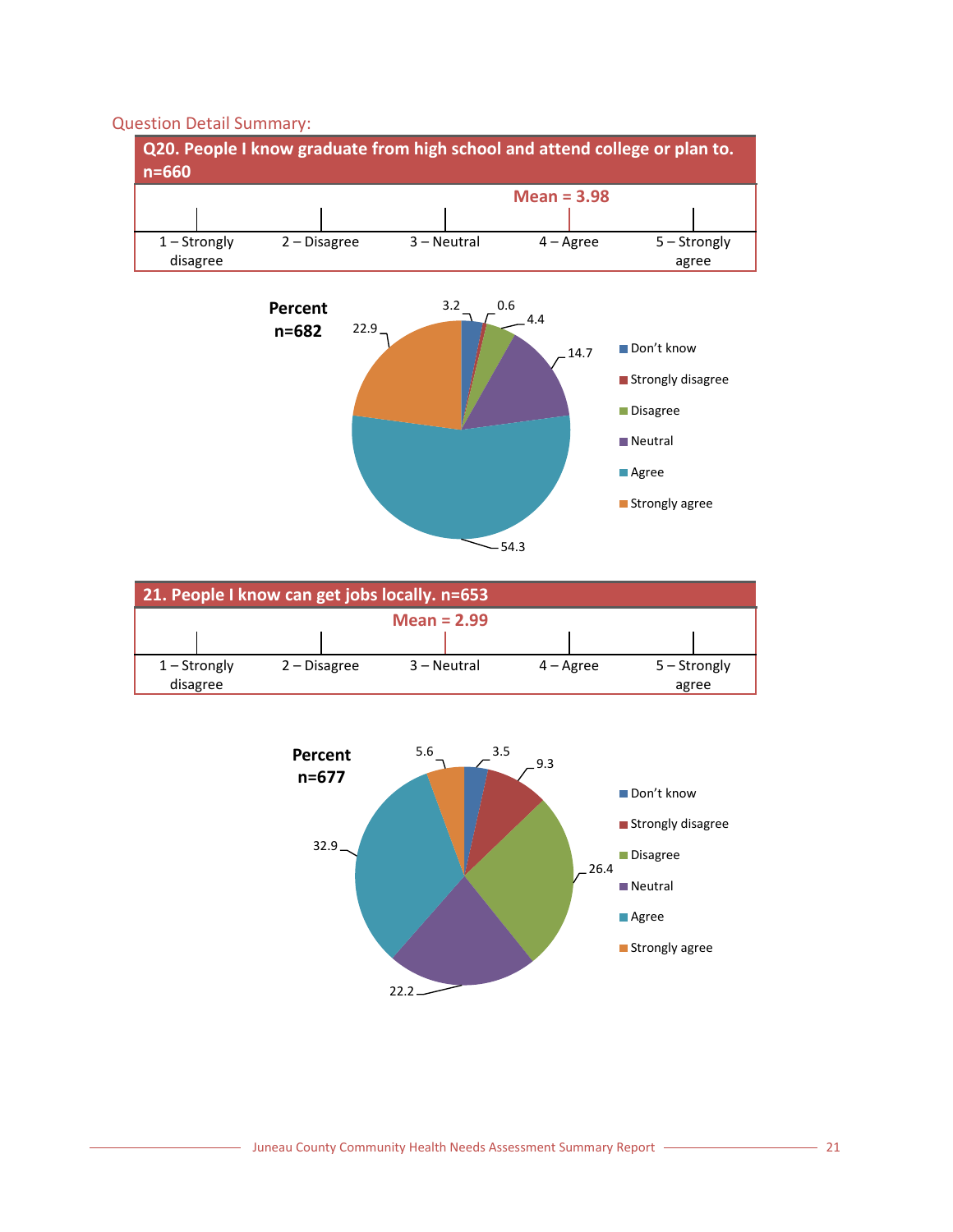

#### <span id="page-23-0"></span>*Qualitative Results*

The Juneau County Community Survey contained three open-ended questions. Answers to these questions were analyzed for themes and categorized according to the theme(s) of the response.

#### Open-Ended Questions:

- Q27: What are the things in Juneau County that help you be healthy?
- Q28: What are the things in Juneau County that make it harder for you to be healthy? Q40: Additional Comments

31.7

**Strongly agree** 

#### <span id="page-23-1"></span>**Q27: What are the things in Juneau County that help you be healthy?**

20.2

While question 27 asked respondents to identify things within the county which help them be healthy, upon analysis it was clear that some respondents had misread or misinterpreted the question. Several responses to this question included the identification of things in Juneau County that were barriers to healthy living or improvements that could be made to make Juneau County healthier. Those responses were also categorized based on theme, but added to the overall analysis for question 28. Since differences in residency location (which city do you live closest to) within the county may impact responses to the question (i.e. distance to health care, access to bike trails), analysis was conducted to determine whether there were differences between respondents based on where they live in the county. There was little overall variation between locations within the county related to this question.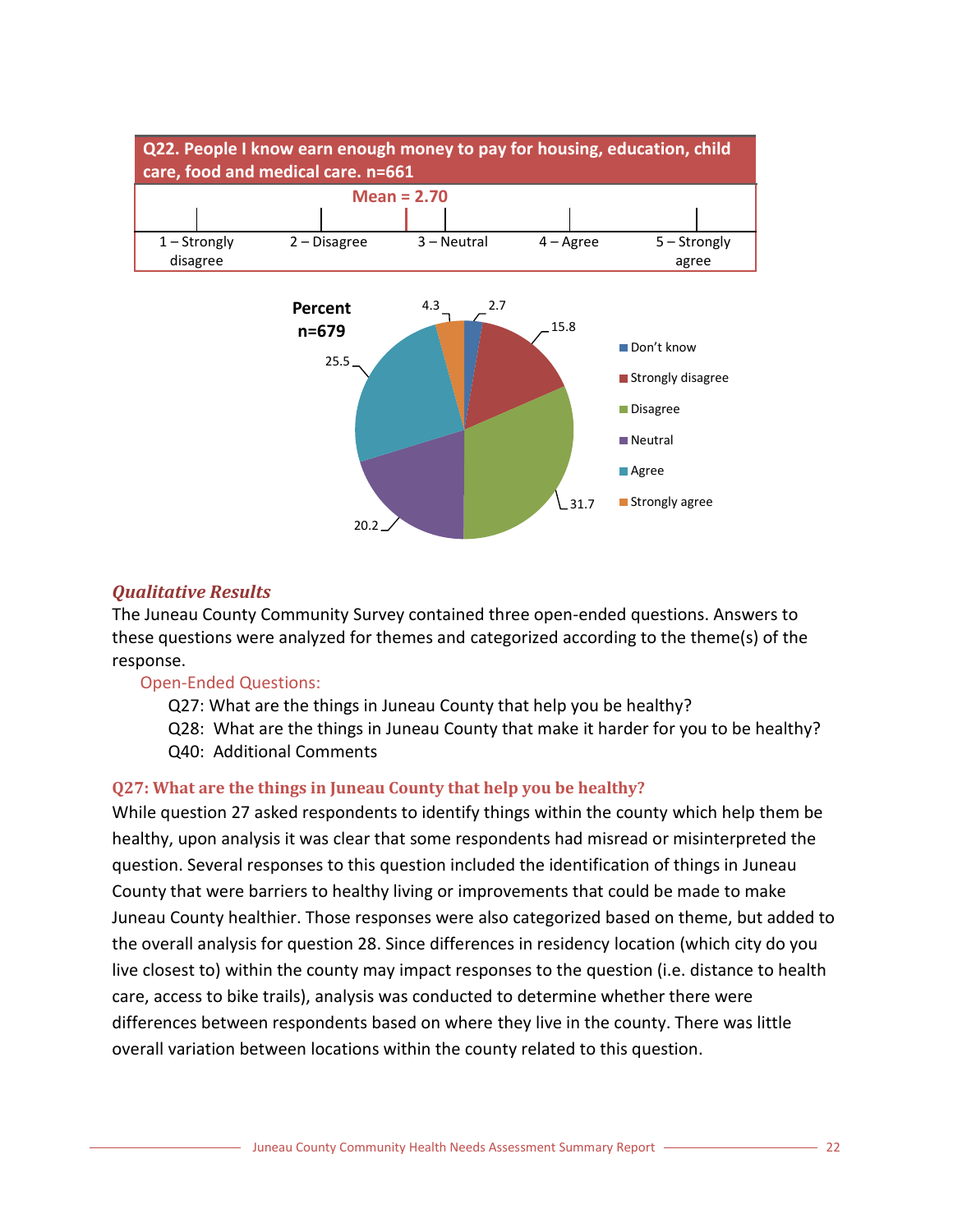A total of 607 respondents answered this question. Answers of "don't know", "nothing" or "not applicable" were excluded when categorizing respondent answers. After categorizing responses into themes for each answer there were a total of 965 responses that were considered positive reactions to the question. Categories with less than five responses were excluded from the overall question analysis. The table below shows the top six response categories for the question. Responses within these categories represent 64% of overall total responses to the question. Reported percentages are based on the number of responses to these specific themes (n=578).

| Q27. What are the things in Juneau County<br>that help you be healthy? | Frequency | Percent |
|------------------------------------------------------------------------|-----------|---------|
| Walking/Biking trails and paths                                        | 198       | 34.2    |
| Gyms                                                                   | 125       | 21.6    |
| Farmer's Market                                                        | 69        | 11.9    |
| Parks                                                                  | 69        | 11.9    |
| <b>Outdoor activities</b>                                              | 66        | 11.4    |
| Access to health care                                                  | 51        | 8.8     |
| n                                                                      | 578       |         |

Sample of question responses:

*"Access to doctors, they have low cost fitness programs like water aerobics, yoga, exercise and we have gyms but they are costly."*

*"Clean air, access to outdoor activities, access to fresh food, good medical/dental care, social activities, educational opportunities (formal and informal, such as tech classes and library programs)."*

*"Farmer markets, gardens, small amount of traffic making it safer to walk and/or bike."*

*"Good sidewalks for walking. Health fairs."*

*"My bicycle. I ride to and from work, three to four times a week all year long for exercise. My garden for fresh food and relaxation. My canoes for relaxation exercise and fishing in the local waters for catching food. A paved walk path all around town. Parks to play at with my son."*

*"The amount of local produce that can be purchased and the plethora of exercise opportunities."*

*"Walking path along the river in Mauston I use multiple times a week to walk on my lunch break. Adding sidewalks has made it safer for me to run in town where I can be away from car traffic. I love the farmers market(s). I would love to see that grow and become bigger."*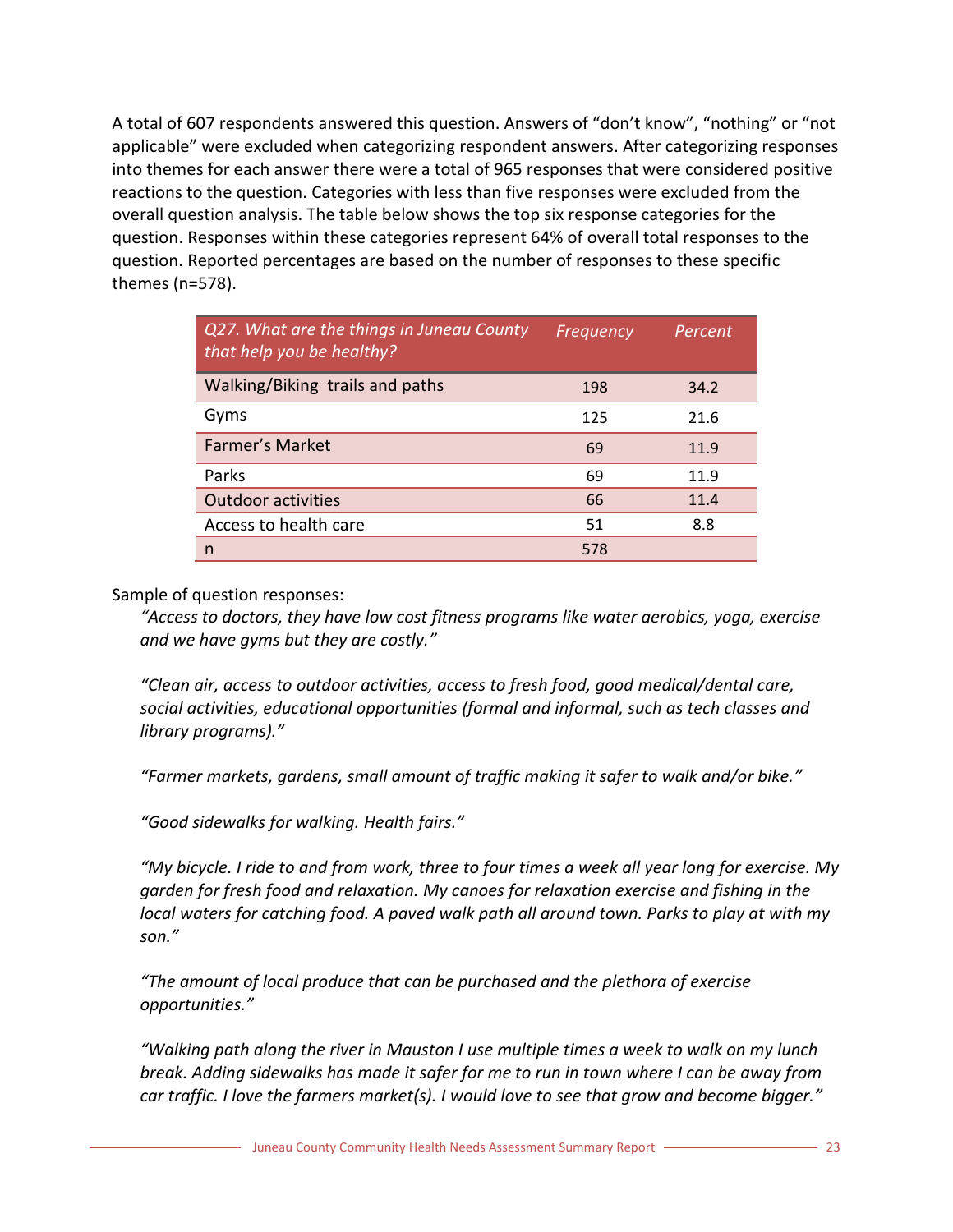#### <span id="page-25-0"></span>**Q28: What are the things in Juneau County that make it harder for you to be healthy?**

A total of 552 respondents answered this question. Answers of "don't know", "nothing", "not applicable", or "unsure" were excluded when categorizing respondent answers. After categorizing responses into themes for each answer there were a total of 777 responses considered valid. An additional 89 categorized responses were added based on improvement suggestion responses recorded to question 27. Categories with five or more responses were analyzed. Presented below are the top response categories. Responses in these categories represent 79% of the total question responses. Reported percentages are based on the number of responses within these specific themes (n=629).

| Q28. What are the things in Juneau County that<br>make it harder for you to be healthy? | Frequency | Percent |
|-----------------------------------------------------------------------------------------|-----------|---------|
| Cost                                                                                    | 233       | 37.0    |
| Too much fast food                                                                      | 126       | 20.0    |
| Access to services*                                                                     | 100       | 15.9    |
| Poor wages                                                                              | 32        | 5.1     |
| No healthy restaurants                                                                  | 31        | 4.9     |
| Time                                                                                    | 29        | 4.6     |
| Lack of fresh food at grocery stores                                                    | 27        | 4.3     |
| Weather                                                                                 | 27        | 4.3     |
| Alcohol/drinking/drugs                                                                  | 24        | 3.8     |
| n                                                                                       | 629       |         |

\*Access to services does not include the cost of services. Cost of services was treated as a separate category.

#### Sample of question responses:

*"Grocery store is expensive. It would be nice to have some competing grocery stores in the local area to hopefully bring the cost of healthy food down."*

*"The cost associated with being able to obtain what you need/want to be healthy. Grocery store monopoly - no competition to help keep food prices lower."*

*"Lack of bike paths/trails throughout the mid to northern portion of the county. I would like to see better groomed Cross Country ski trails or trails for the silent sports (skiing, snowshoeing, etc.) that don't share trails with snowmobiles. I don't think it's safe to have these types of activities shared on the same trails. I would also like to see more ice skating locations throughout the county. There are parks that allow for summer outdoor options to be active, but more focus needs to be put on ways to be able to stay active in the winter."*

*"While we have access to local fitness centers, they tend to be on the expensive side. Would be great to encourage free or low cost fitclubs in our area."*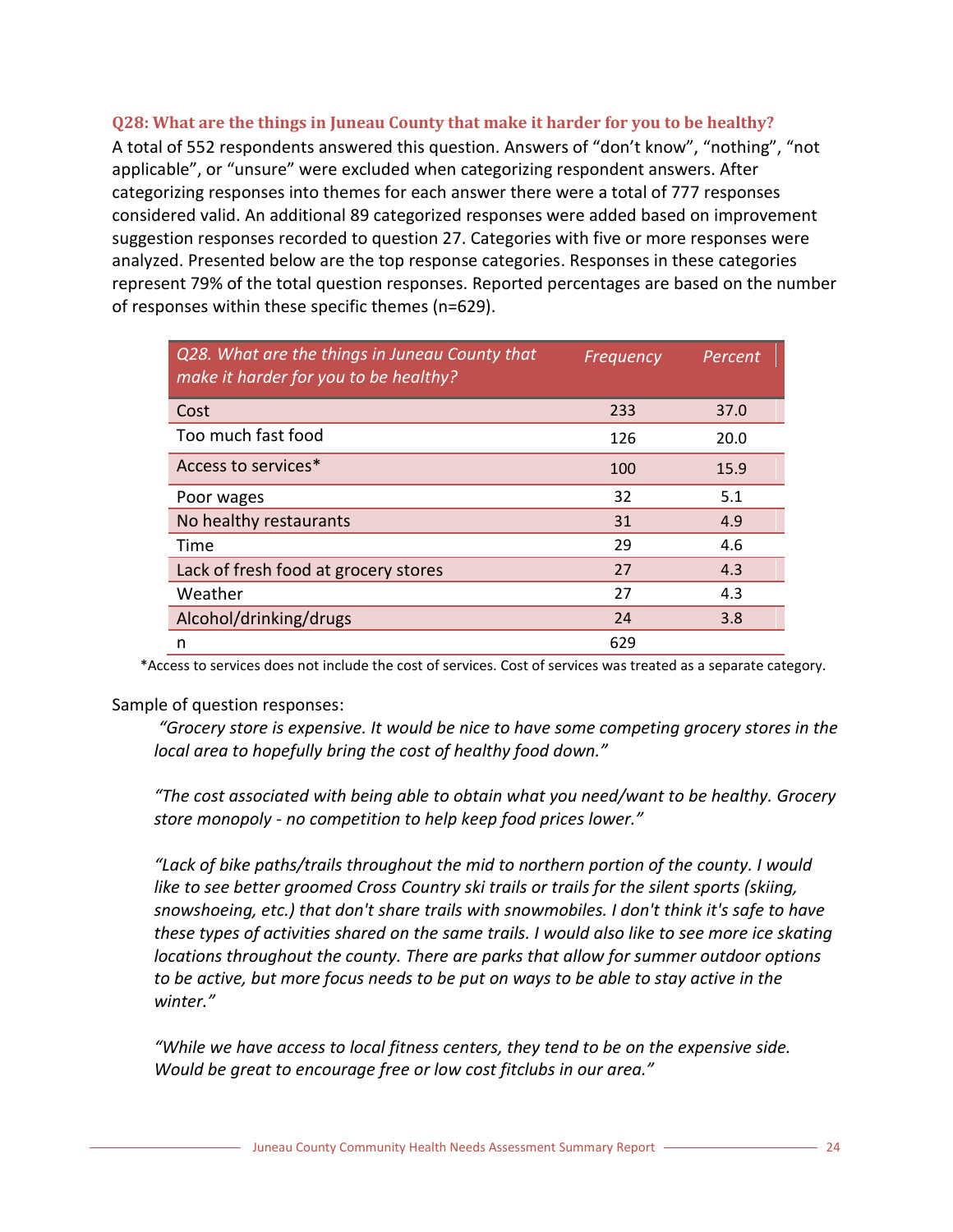*"Poor economic social status, lack of community involvement/programs for youth, teens, adults, kids. Provide more support and community sponsored events, organizations...local YMCA? Boys and Girls Clubs? Give people local incentives for gym memberships, make it easier and more affordable for people, community gym? Splash pad, community outdoor pool, etc."*

*"High deductibles make it almost impossible to buy the needed insulin and other necessary medicines. We continually go without needed medicine."*

Themes for this question could be further broken down for each construct. Due to the large number of respondents mentioning the cost of products and services (gyms, fresh food, etc.), these responses were categorized as its own theme rather than included within the 'access to services' theme.



**Access to Services n=100**

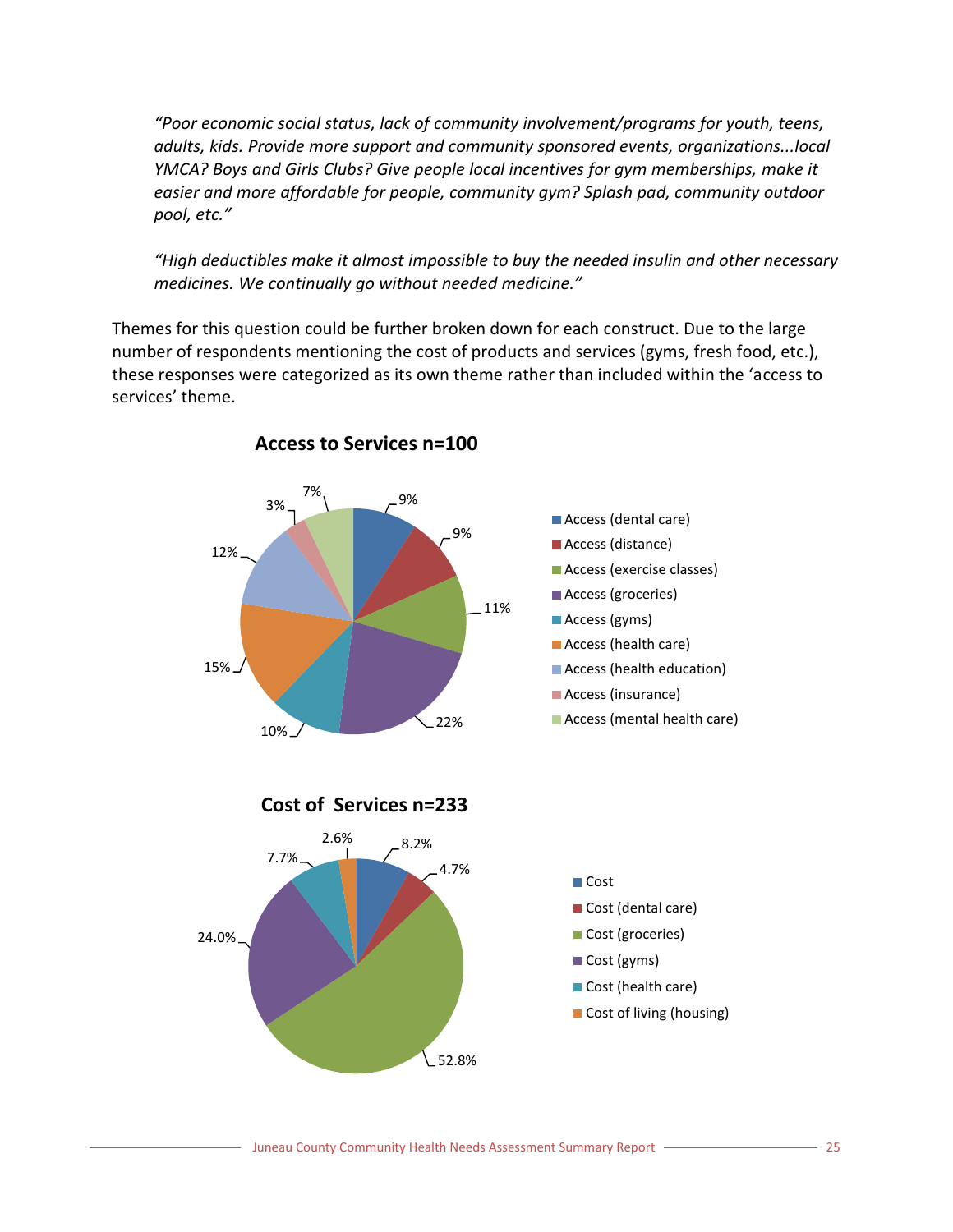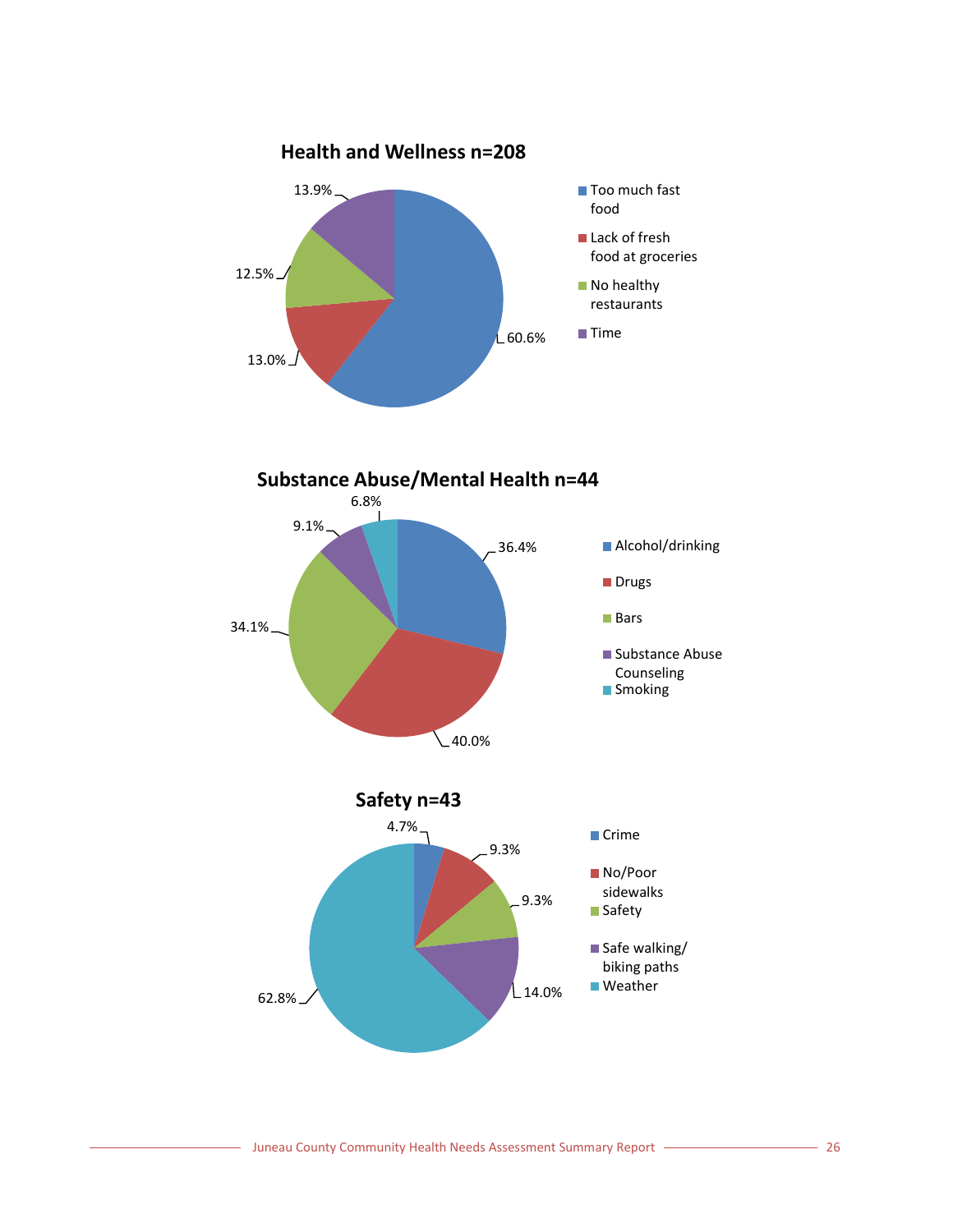

## <span id="page-28-0"></span>**Q40: Additional Comments**

The final survey question asked respondents for any additional comments. These comments were categorized into three different response types: positive (14 responses), neutral (11 responses) and improvements (67 responses).

#### Positive:

Of the 14 "positive" responses to question 40, four mentioned that Juneau County is a great county in which to live, five said thank you, and the others mentioned counselors, Mile Bluff Medical Center, Strong Women Strong Bones and WIC as services for which they are appreciative.

Sample of category responses:

*"I believe that the overall Juneau County area is beneficial to all citizens in the area; including those who visit on a regular basis."*

*"Thank you for doing this survey and for moving forward on making Juneau County a healthier place to live!"*

*"The community is fortunate to have a healthcare system as great as Mile Bluff. I think what will help the most is to get community members to understand the roles they play in being healthy, along with what medical providers can (and cannot) do for them."*

*"I would love to help make Juneau County healthier! If I can help in any way, or just get together and brainstorm, I'd love to. My business is in health & fitness coaching."*

#### Neutral:

Of the 11 "neutral" responses to question 40, six mentioned the survey design and three mentioned specific explanations for survey responses given. Sample of category responses: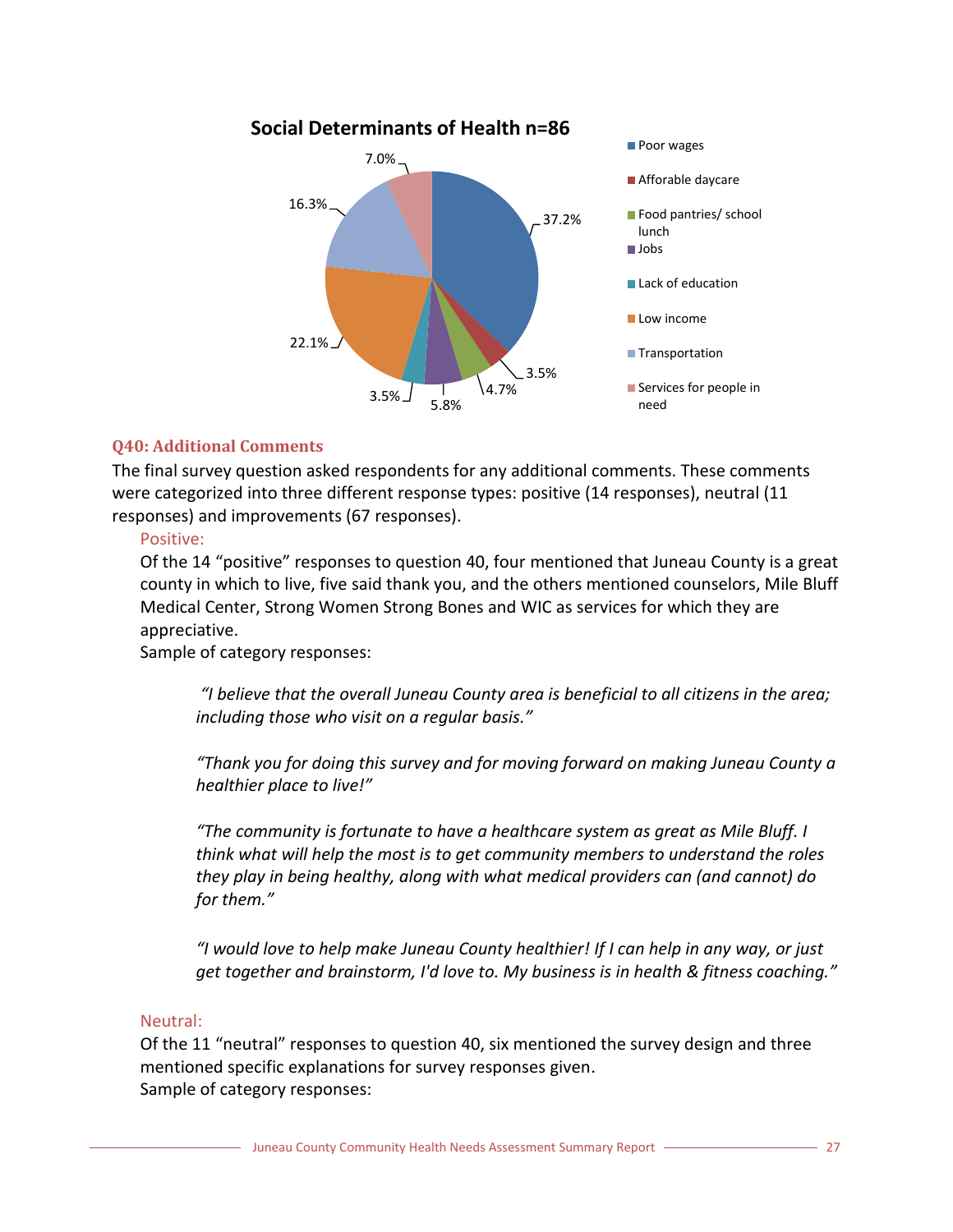*"My personal life verses my professional life provides polar opposite answers for many of these questions."*

*"Some questions asked about 'access' to whatever. Everyone has access as it is available."*

*"Strange survey. Not sure how you would get accurate or useful info based on wording of questions."*

## Improvements:

Below is a summary table of the 67 comments provided in question 40 related to improvements for helping Juneau County become healthier.

| Q40. Additional Comments for Improvement | Frequency | Percent |
|------------------------------------------|-----------|---------|
| Access to services/support groups        | 16        | 23.9    |
| Communicate services and events          | 11        | 16.4    |
| Assistance for poor/elderly/ill          | 10        | 14.9    |
| Cost of programs/services                | 9         | 13.4    |
| Healthy food options                     | 6         | 9.0     |
| Safety or improve police/EMS response    | 3         | 4.5     |
| Other                                    | 12        | 17.9    |
| n                                        | 67        |         |

Sample of category responses:

Access to services/support groups:

*"I think there are still a lot of people in Juneau County that spend half their life in bars, drinking/driving, doing drugs, etc. It would be nice to see more preventive and reactive care for these problems."*

*"I am not as concerned about me as I am the students I teach and their families income below poverty line, some homelessness, poor access to resources, no access to mental health services (because psychiatrists won't work with minors), etc."*

*"I think MBMC should partner with JCAIRS to create a public health/wellness center across from the hospital (there are plans for a public community center building at the fairgrounds)."*

Communicate services and events: Responses in this category included suggestions for improving communication by using Facebook, texts, local newspapers, newsletters, and through websites.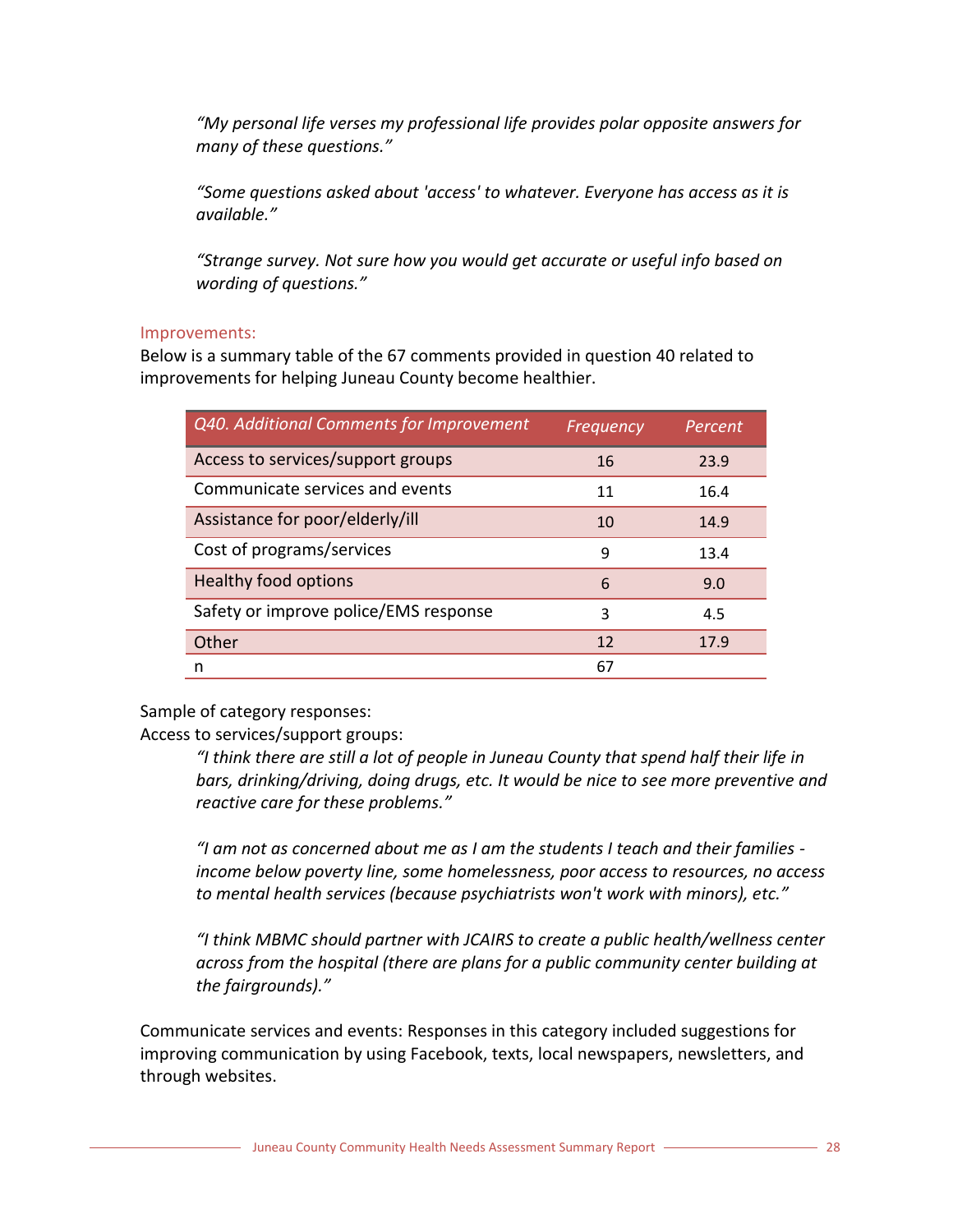*"Could do a better job of making community events known to everyone. Maybe a monthly newsletter in the mail."*

*"We need better local newspapers to hear about events before they occur, not afterward."*

#### Assistance for poor/elderly/ill

*"Things seem to keep getting a little better, but poverty is probably the biggest contributor to health issues and higher education access."*

*"Juneau County needs to help more of its poor and elderly population and create more positive activities for its younger residents."*

*"Would like to see more higher paying jobs in the area. It's almost impossible to live comfortably and eat well with a wage under \$15.00 an hour."*

#### Cost of programs/services:

*"Our community has all the basic services available, however I believe many are cost prohibitive for much of the population."*

*"Would like to know if help to afford dental services."*

*"I feel the coverage with private insurance is very high for out of pocket expenses and prevents pts from preventative exams."*

#### Healthy food options:

*"Elroy specifically could really use some help getting their community more healthy. There isn't much offered in the town as far as healthy lifestyle goes."*

*"It would be helpful to have more farmers markets in more locations."*

#### Safety or improve police/EMS response

*"911 emergency personnel takes a while to get to this end of Juneau Co."*

#### Other:

*"Due to Mile Bluff not being in our insurance coverage network we go to Mayo Clinic (Monroe county) for health care."*

*"Reliable/ affordable internet needs to be made available to rural Juneau County. Connected people participate more often."*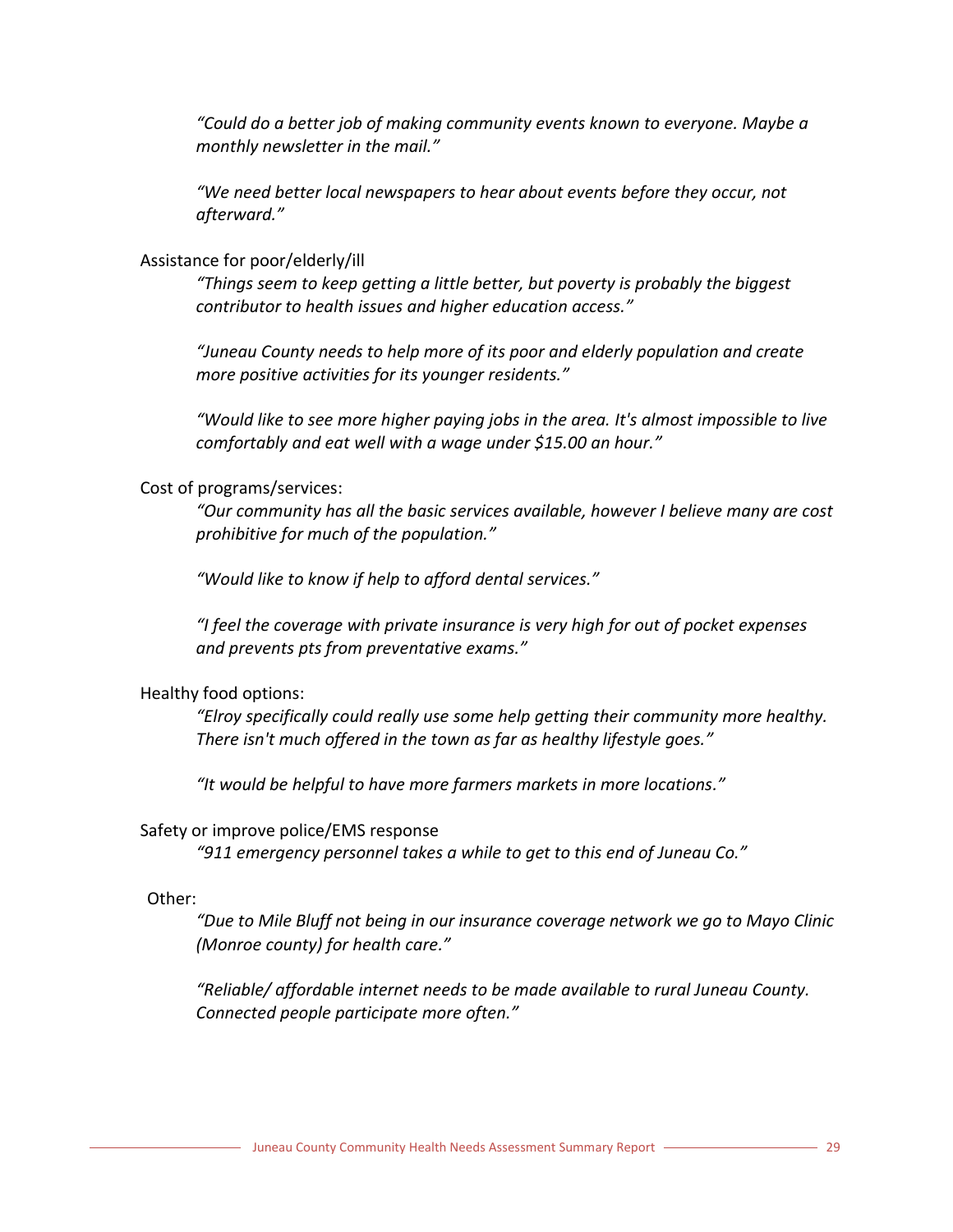# **Conclusion**

<span id="page-31-0"></span>The Juneau County Health Department and Mile Bluff Medical Center are required to develop and implement local health plans to address health conditions impacting their communities. Community input is viewed as integral for prioritizing county health needs and creating a healthier Juneau County. The *Juneau County Community Health Survey* was designed to elicit feedback from the community to guide the next three years' planning efforts. Twenty-six survey questions were categorized into five overarching constructs consisting of: 1) access to services, 2) health and wellness, 3) substance abuse/mental health, 4) safety, and 5) social determinants of health.

While analysis of the *Community Health Survey* showed many positive aspects of Juneau County which support heath, wellness, and safety, there were also some clear areas of opportunity which can improve community members' health status.

# Strengths:

Overall, survey respondents identified five factors within Juneau County which are supportive of health and wellness. The majority of these relate to access to programs and services. These strengths are supported by both responses to individual survey items as well as responses to open-ended, write-in responses. These include:

- **a. Knowledge of the importance of vaccination.** Over 90% of respondents agreed/strongly agreed with the statement, "I know the importance of vaccines and keep my family up to date on them." While this question is not directly related to access to health services, the fact that respondents show strong knowledge and use of vaccinations supports the fact that respondents also positively identify "access to health insurance" and "timely access to health care" as supportive factors within Juneau County.
- **b. Access to health insurance.** Over 83% of respondents agreed/strongly agreed with the statement, "people I know have some kind of health care coverage."
- **c. Timely access to health care.** Seventy-eight percent of respondents agreed /strongly agreed with the statement, "doctors are available, and I can make an appointment to get the care and services I need."
- **d. Education level.** Over 77% of respondents agreed/strongly agreed with the statement, "people I know graduate from high school and attend college or plan to." Education level is considered a social determinate of health. Those with lower educational achievement often experience more barriers to accessing health services. The fact that the majority of survey respondents feel that community members have a high school education or above, supports the understanding that health care is accessible in the community.
- **e. Access to health improvement opportunities.** Over 74% of respondents agreed/strongly agreed with the statement, "people I know have access to opportunities that can improve health and fitness such as; bike trails, fitness classes, etc." This is further supported by the fact that 40% of respondents agreed/strongly agreed with the statement "people I know exercise for 30 minutes at least four times per week and 30% of responses to the write-in question "What are the factors in Juneau County that help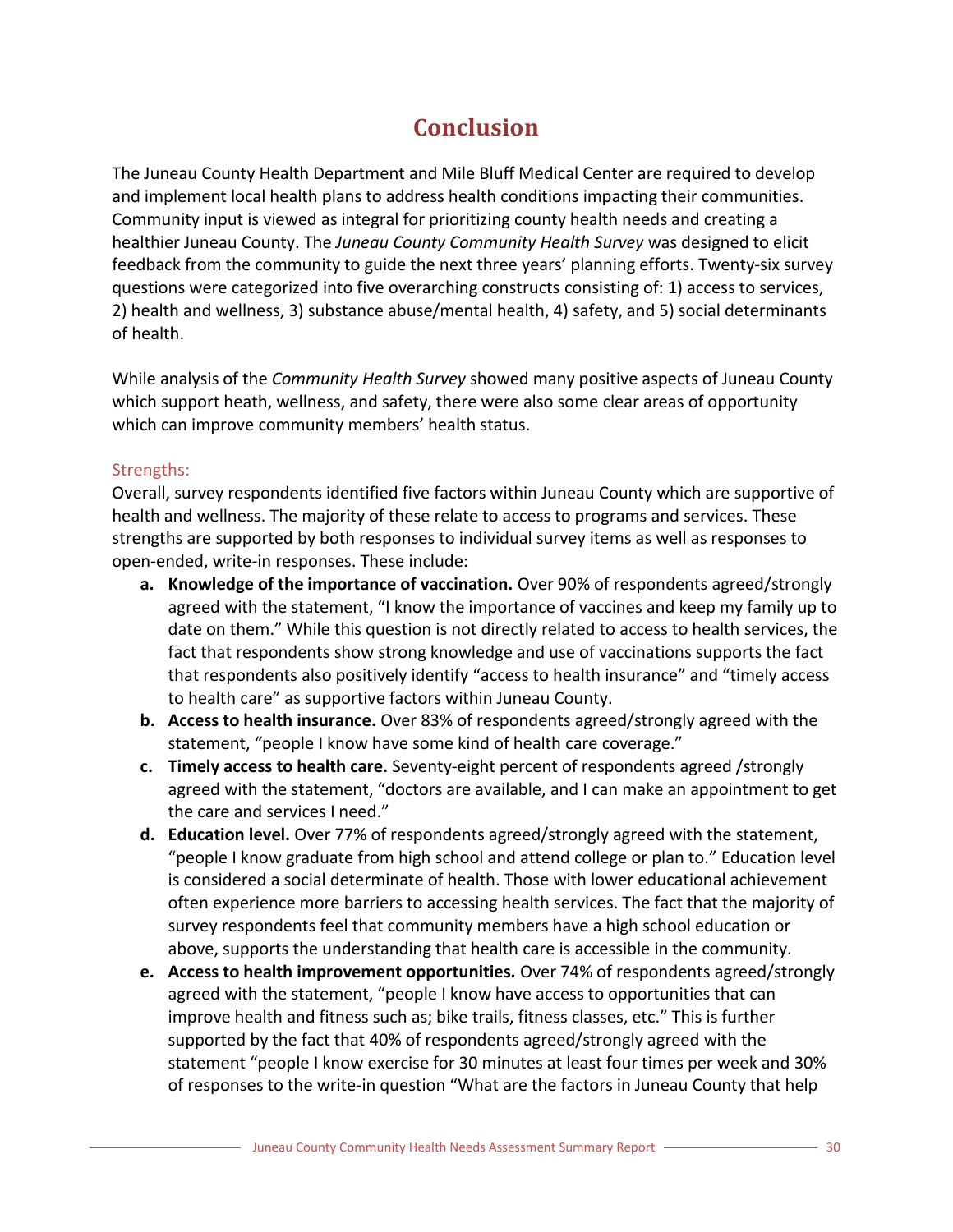you to be healthy" categorized access to walking/biking paths and gyms as supportive factors for being healthy.

# Opportunities:

Survey respondents identified five areas for health improvement within Juneau County. These opportunities are supported by both responses to individual survey items as well as responses to open-ended, write-in responses. These include:

- **a. Obesity/Nutrition.** The lowest desirable response to any item on the survey was to the statement, "people I know are overweight or obese." Seventy-eight percent of respondents agreed/strongly agreed with this statement, whereas only 5.3% of respondents disagreed/strongly disagreed with the statement. While not directly addressing obesity, write-in responses indicated that fast food is too available in the community, that there is a perceived lack of healthy restaurant options, and that there is a lack of affordable fresh foods at local grocery stores.
- **b. Tobacco use.** Reponses to the question "I know people who use tobacco" had the second lowest average desirable responses of any survey item. Eighty-four percent of respondents agreed/strongly agreed with this statement compared to 8.9% who disagreed/strongly disagreed.
- **c. Alcohol use.** Overall, the "substance abuse/mental health" construct of six questions had the lowest average score relative to other constructs. Within this construct there were three survey questions which directly asked about misuse/abuse of alcohol. On average, respondents agreed that people they know take part in unhealthy drinking behaviors (drunk driving, drinking while pregnant, etc.), heavy drinking, and binge drinking. In addition, comments to write-in questions mentioned alcohol, drinking, or the number of bars within the community as problematic.
- **d. Cost of programs, services and healthy foods.** While there were only a few questions on the survey which solely focused on the affordability of programs or services, a large majority of write-in responses mentioned "cost" as a barrier to accessing programs and services. In particular, respondents mentioned the cost of fresh food and the cost of gyms or exercise classes as barriers to living healthier. To improve health, respondents recommended adding more free or reduced cost options for physical fitness, such as reduced price gym memberships, and increased availability of low cost healthy foods (i.e. healthy restaurants, low cost grocery stores with fresh produce, and less unhealthy fast food).
- **e. Access to dental care.** Responses to the survey item, "dental care is available and affordable" had one of the ten lowest average scores overall. However, within the "access to services" category of questions it ranked the lowest of nine questions within the construct - only 33.2% of respondents agreed/strongly agreed with the statement. In addition, 9% of write-in responses identifying "access to services" and 4.7% of respondents identifying "cost of services" as barriers to good health mentioned access to dental care within their responses.

Finally, respondents mentioned that they would benefit from more communication about events taking place within the community. Currently, 30% of respondents reported they receive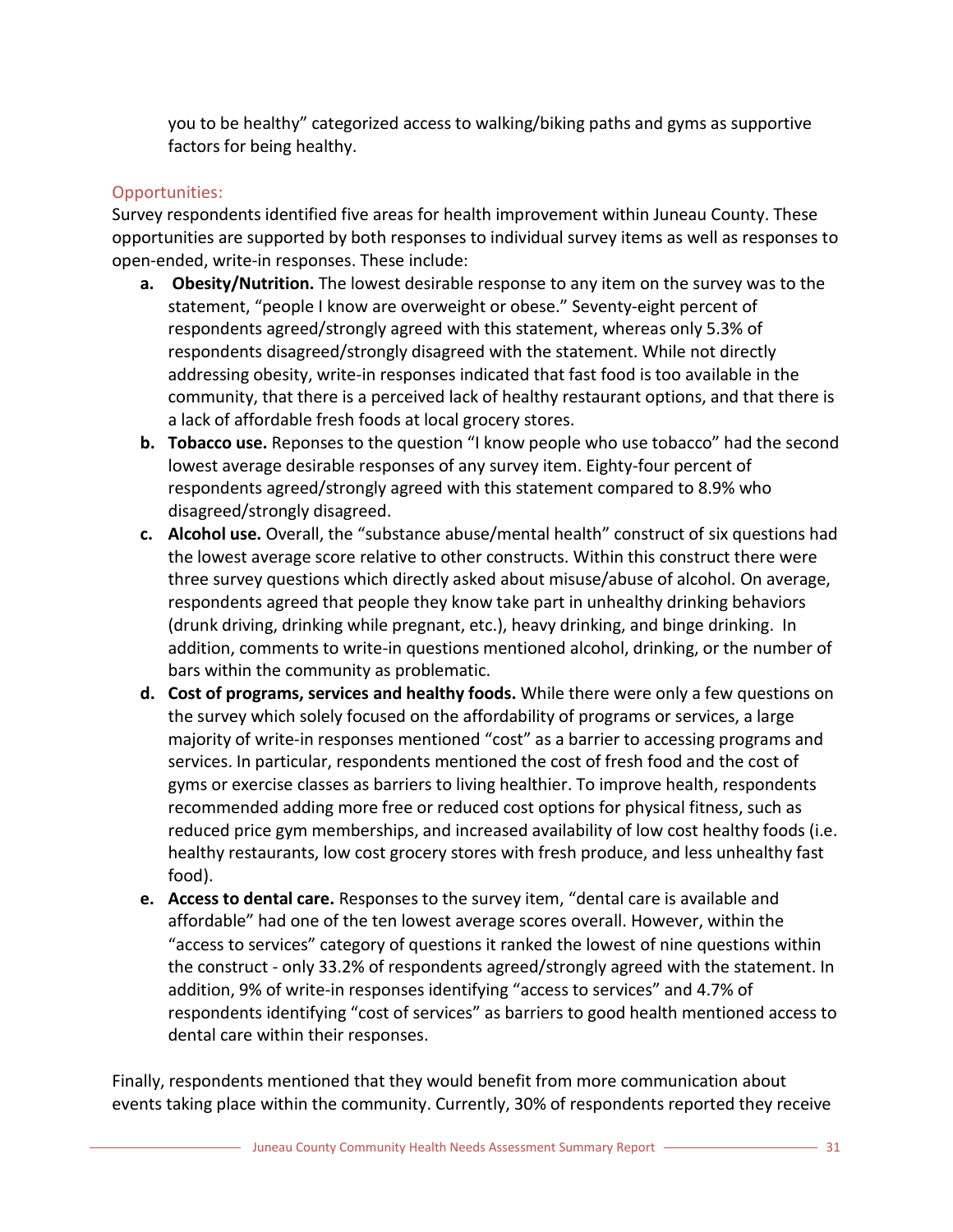information about community events via the internet, 26% received information from the radio, and 26% received information from the newspaper. Suggestions for improved communication came from write-in responses and included providing information to residents through Facebook, texts, a community newsletter, and website(s).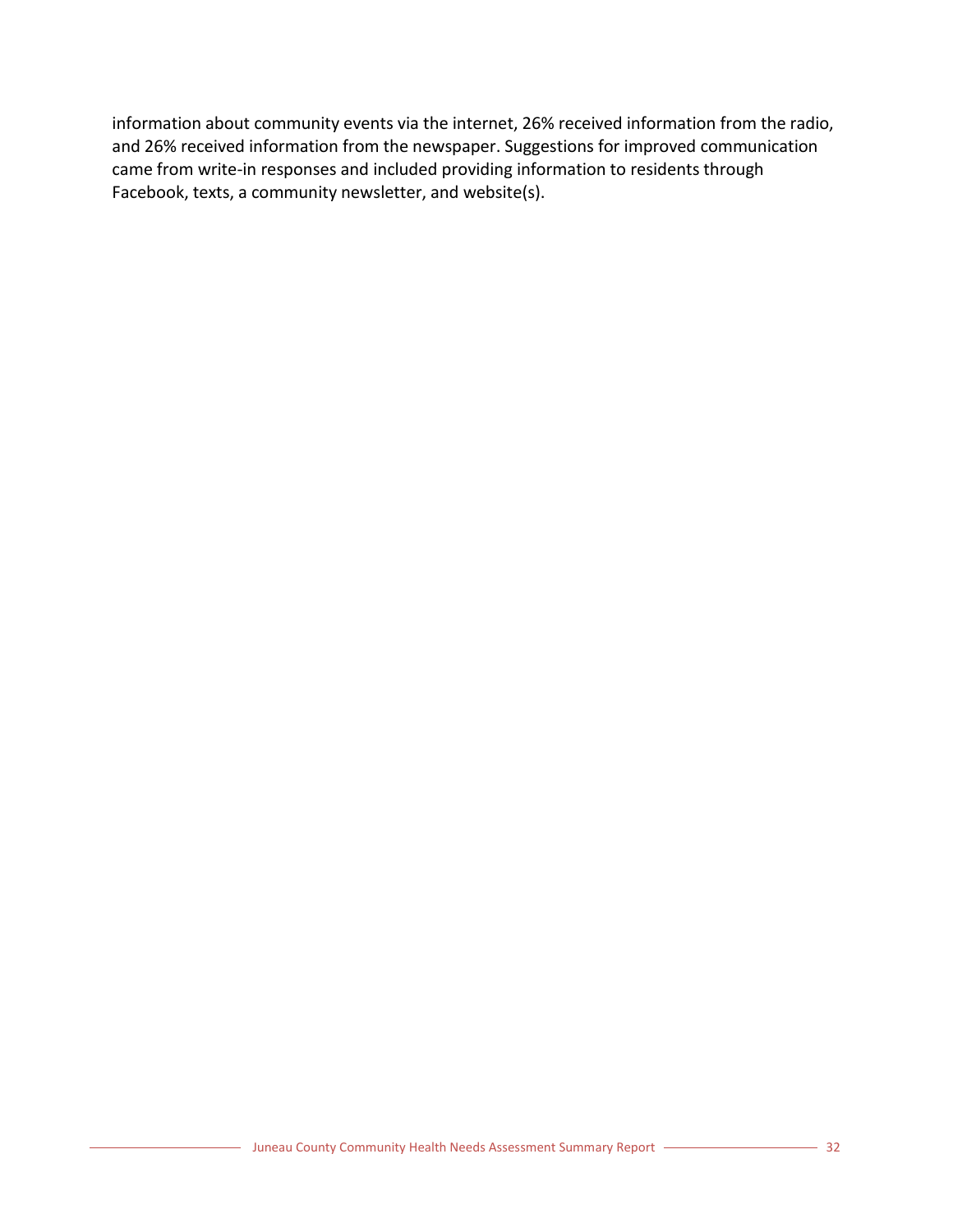# **Appendix 1: Juneau County Community Survey**

<span id="page-34-0"></span>

Assessing the Needs of Juneau County Residents

**The Juneau County Health Department and Mile Bluff Medical Center are required to develop and implement local health plans to address health conditions impacting their communities. They are working in partnership with the University of Wisconsin Extension, and the Juneau County Economic Development Corporation to prioritize the health needs for the next three years. Community input is very important in deciding which areas we should focus on to create a healthier Juneau County! We hope you will take the time to complete this short 5-10 minute anonymous survey. We appreciate your input and ask that you refer others to this site. If you are NOT a resident of Juneau County, please do not fill out this survey.**

**If you have any questions about this process please contact MacKensie Pampuch at (608) 847-9373. Thank you for taking the time to improve your community!**

# **COMMUNITYHEALTHCONCERNS**

**In thinking about quality of life in Juneau County, indicate your agreement with the following statements**

# 1. **AccesstoCare:**

| Doctors are available, and I can make an appointment to get the care and services I need.<br><b>Strong Disagree</b><br>Neutral<br><b>Strongly Agree</b><br><b>Disagree</b><br>Agree<br>Don't Know |                 |                                                                       |       |                                                                                        |            |  |  |
|---------------------------------------------------------------------------------------------------------------------------------------------------------------------------------------------------|-----------------|-----------------------------------------------------------------------|-------|----------------------------------------------------------------------------------------|------------|--|--|
|                                                                                                                                                                                                   |                 |                                                                       |       |                                                                                        |            |  |  |
| 2. Insurance:<br>or Badger Care).                                                                                                                                                                 |                 |                                                                       |       | Most people I know have some kind of health care coverage (Private, Medicare, Medicaid |            |  |  |
| <b>Strong Disagree</b>                                                                                                                                                                            | <b>Disagree</b> | Neutral                                                               | Agree | <b>Strongly Agree</b>                                                                  | Don't Know |  |  |
|                                                                                                                                                                                                   |                 |                                                                       |       |                                                                                        |            |  |  |
|                                                                                                                                                                                                   |                 | <b>Juneau County Community Health Needs Assessment Summary Report</b> |       |                                                                                        |            |  |  |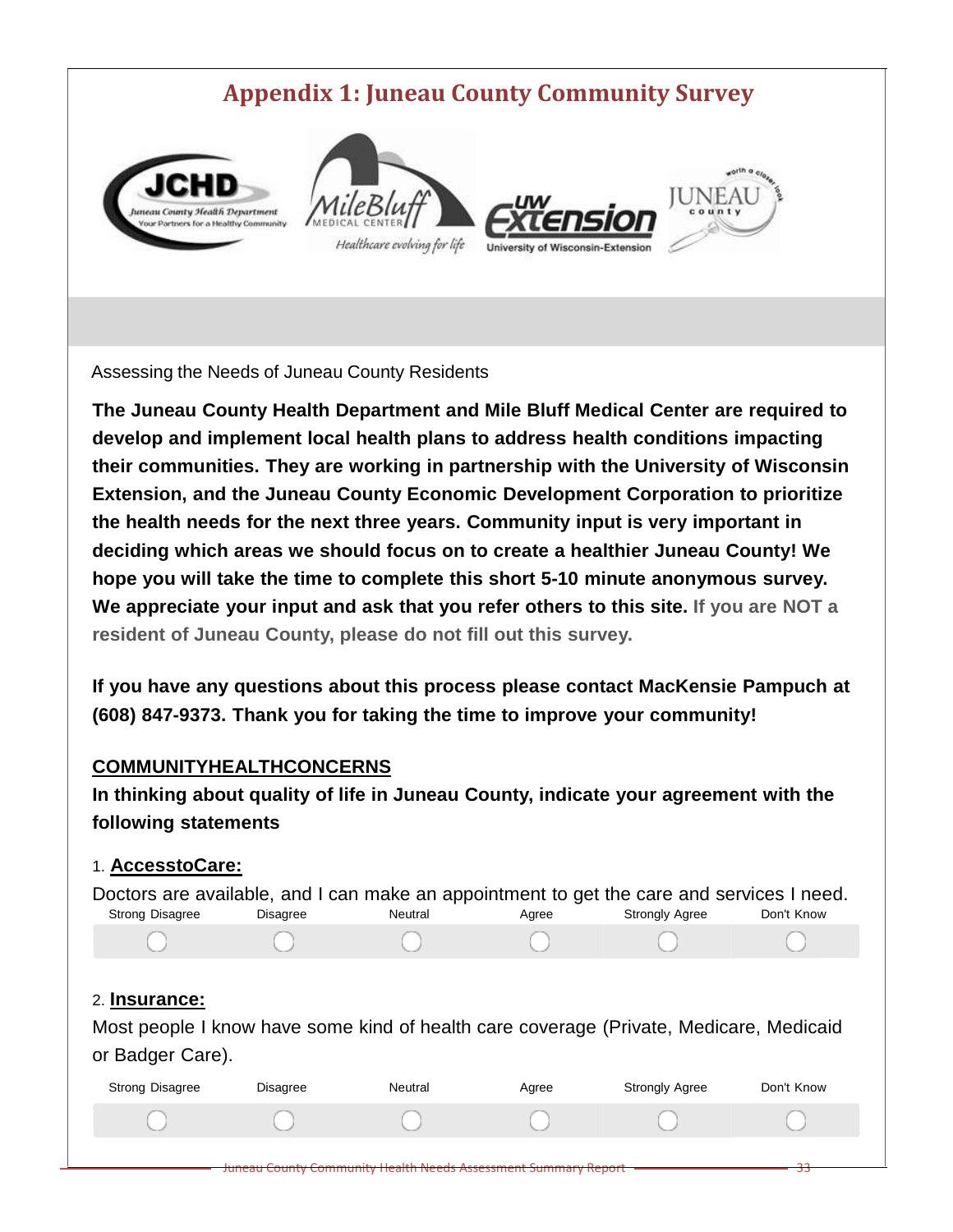# 3. **Chronicdiseases(illnessthatlastalongtimeordon'tgoaway)**:

Many people I know have chronic diseases (like heart disease, cancer, diabetes, asthma and arthritis).

| <b>Strongly Disagree</b>                                                                                                                                                                                                          | <b>Disagree</b> | Neutral |       |                                                                                       |            |
|-----------------------------------------------------------------------------------------------------------------------------------------------------------------------------------------------------------------------------------|-----------------|---------|-------|---------------------------------------------------------------------------------------|------------|
|                                                                                                                                                                                                                                   |                 |         | Agree | <b>Strongly Agree</b>                                                                 | Don't Know |
|                                                                                                                                                                                                                                   |                 |         |       |                                                                                       |            |
|                                                                                                                                                                                                                                   |                 |         |       |                                                                                       |            |
| 4. Oralhealth:                                                                                                                                                                                                                    |                 |         |       |                                                                                       |            |
| Dental care is available and affordable.                                                                                                                                                                                          |                 |         |       |                                                                                       |            |
| <b>Strong Disagree</b>                                                                                                                                                                                                            | Disagree        | Neutral | Agree | <b>Strongly Agree</b>                                                                 | Don't Know |
|                                                                                                                                                                                                                                   |                 |         |       |                                                                                       |            |
|                                                                                                                                                                                                                                   |                 |         |       |                                                                                       |            |
| 5. Communicabledisease(diseasesspreadfromonepersontoanother):                                                                                                                                                                     |                 |         |       |                                                                                       |            |
|                                                                                                                                                                                                                                   |                 |         |       | I know the importance of vaccines (like the flu shot, pneumonia shot, or childhood    |            |
| immunizations) and keep my family up to date on them.                                                                                                                                                                             |                 |         |       |                                                                                       |            |
| <b>Strong Disagree</b>                                                                                                                                                                                                            | Disagree        | Neutral | Agree | Strongly Agree                                                                        | Don't Know |
|                                                                                                                                                                                                                                   |                 |         |       |                                                                                       |            |
|                                                                                                                                                                                                                                   |                 |         |       |                                                                                       |            |
|                                                                                                                                                                                                                                   |                 |         |       |                                                                                       |            |
| 6. Mentalhealth:                                                                                                                                                                                                                  |                 |         |       |                                                                                       |            |
|                                                                                                                                                                                                                                   |                 |         |       |                                                                                       |            |
|                                                                                                                                                                                                                                   |                 |         |       |                                                                                       |            |
|                                                                                                                                                                                                                                   |                 |         |       |                                                                                       |            |
| <b>Strong Disagree</b>                                                                                                                                                                                                            | <b>Disagree</b> | Neutral | Agree | <b>Strongly Agree</b>                                                                 | Don't Know |
|                                                                                                                                                                                                                                   |                 |         |       |                                                                                       |            |
|                                                                                                                                                                                                                                   |                 |         |       |                                                                                       |            |
|                                                                                                                                                                                                                                   |                 |         |       |                                                                                       |            |
|                                                                                                                                                                                                                                   |                 |         |       | People I know with emotional or mental health care needs can see a counselor or other |            |
|                                                                                                                                                                                                                                   |                 |         |       |                                                                                       |            |
| People I know can generally cope with the normal stresses of life. Few suffer from<br>depression, anxiety or other mental health issues.<br>7. AccesstoMentalHealthCare:<br>mental health professional.<br><b>Strong Disagree</b> | <b>Disagree</b> | Neutral | Agree | Strongly Agree                                                                        | Don't Know |
|                                                                                                                                                                                                                                   |                 |         |       |                                                                                       |            |

# 8. **Injury:**

Accidents (this can include falls, drownings, car crashes, childhood poisonings, etc.) are common in our community.

| <b>Strong Disagree</b> | Disagree | Neutral                                                        | Agree | <b>Strongly Agree</b> | Don't Know |
|------------------------|----------|----------------------------------------------------------------|-------|-----------------------|------------|
|                        |          |                                                                |       |                       |            |
|                        |          |                                                                |       |                       |            |
|                        |          |                                                                |       |                       |            |
|                        |          | Juneau County Community Health Needs Assessment Summary Report |       |                       | 34         |
|                        |          |                                                                |       |                       |            |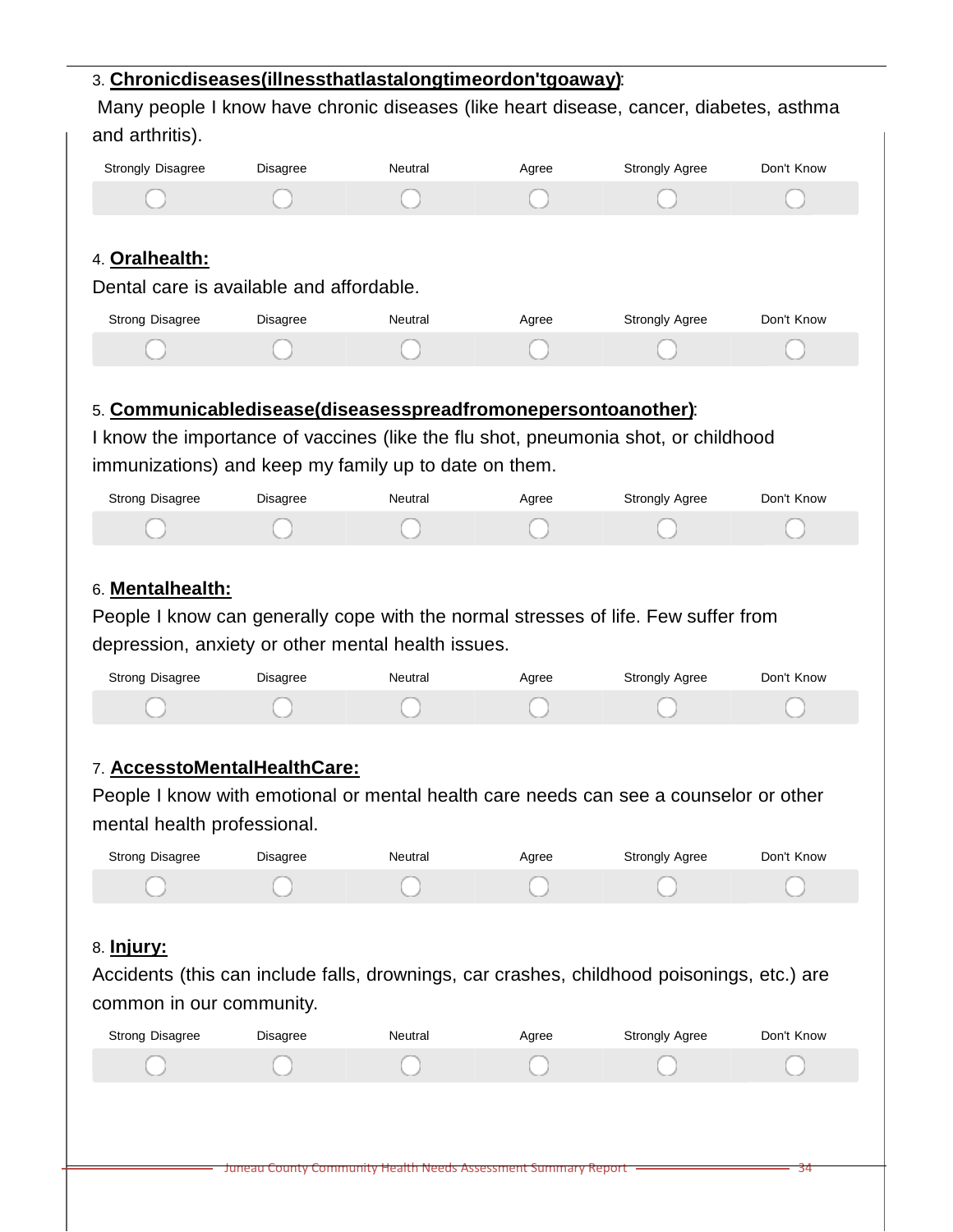# 9. **Violence:** People I know feel safe in their home from harm and crime in Juneau County. This includes; domestic arguments, physical or mental abuse, home break-ins, etc. Strong Disagree Bisagree Neutral Agree Strongly Agree Don't Know 10. **Alcohol:** I know people who take part in unhealthy use of alcohol and behaviors like drunk driving, drinking while pregnant, alcoholism, and underage drinking. Strong Disagree Meutral Agree Strongly Agree Don't Know 11. **Alcohol:** I know people who take part in heavy drinking (8 drinks or more per week for women, and 15 drinks or more per week for men). Strong Disagree Bisagree Neutral Agree Strongly Agree Don't Know 12. **Alcohol:** I know people who binge drink (4 or more drinks per occasion for women, or 5 or more drinks per occasion for men). Strong Disagree Disagree Neutral Agree Strongly Agree Don't Know 13. **Drugs:** I know people who use things like mood-altering substances, (including marijuana, cocaine, meth, heroin and illegal use of prescription drugs). Strong Disagree Meutral Agree Strongly Agree Don't Know 14. **Physicalactivity:** People I know have access to opportunities that can improve health and fitness such as; bike trails, fitness classes, etc. Strong Disagree Disagree Neutral Agree Strongly Agree Don't Know

Juneau County Community Health Needs Assessment Summary Report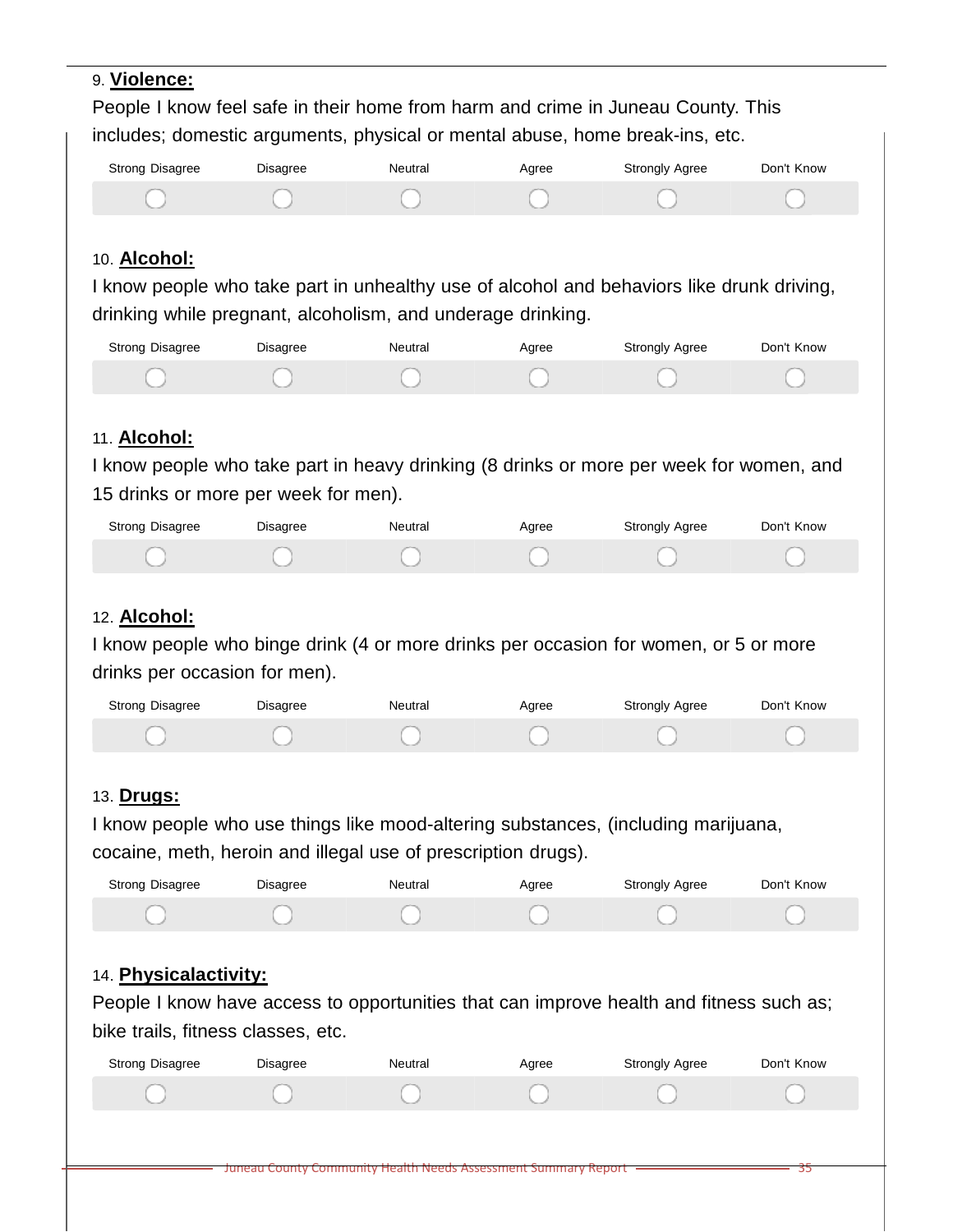# Juneau County Community Health Needs Assessment Summary Report 15. **Physicalactivity:** People I know exercise for 30 minutes at least 4 times per week. Strong Disagree Meutral Agree Strongly Agree Don't Know 16. **Healthyeating:** People I know eat fast food at least three times per week. Strong Disagree Meutral Agree Strongly Agree Don't Know 17. **Foodsecurity/hunger:** People can afford healthy and fresh foods (apples, pears, tomatoes, lettuce, peppers, etc.) if they choose to. Strong Disagree Meutral Agree Strongly Agree Don't Know 18. **Tobacco:** I know people who use tobacco (cigarettes, chewing tobacco, e-cigarettes,etc...). Strong Disagree Meutral Agree Strongly Agree Don't Know 19. **Environmental&OccupationalHealth:** Exposures to air and water pollution, pesticides, organic solvents, dusts and/or physical hazards, occur in the environment, the home or the workplace in Juneau County. Strong Disagree Meutral Agree Strongly Agree Don't Know 20. **Education:** People I know graduate from high-school and attend college or plan to. Strong Disagree Meutral Agree Strongly Agree Don't Know 21. **Employment:** People I know can get good jobs locally. Strong Disagree Meutral Agree Strongly Agree Don't Know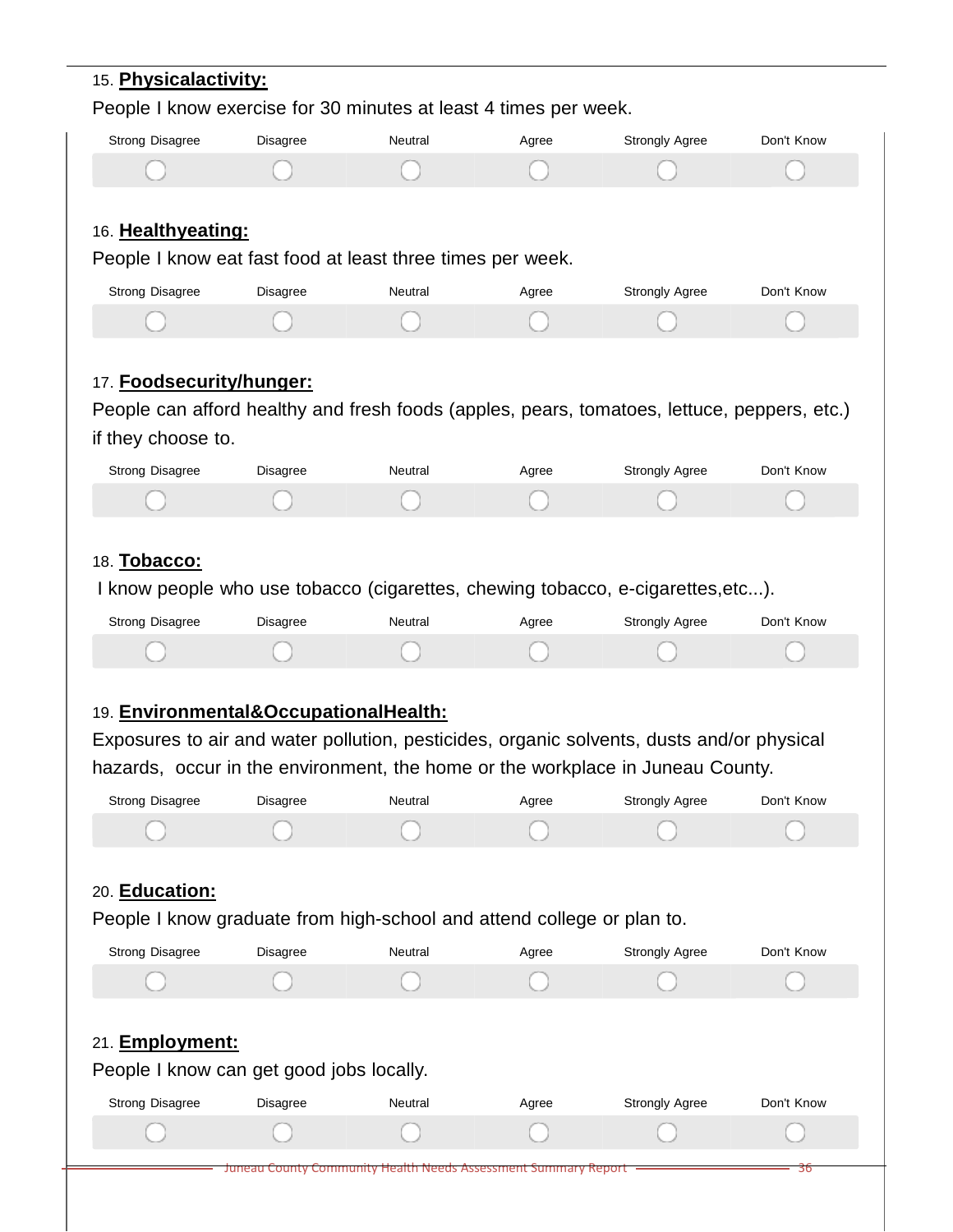#### 22. **Income:**

People I know earn enough money to pay for housing, education, child care, food, and medical care.

| Strong Disagree | Disagree | Neutral | Aaree | Strongly Agree | Don't Know |
|-----------------|----------|---------|-------|----------------|------------|
|                 |          |         |       |                |            |

# 23. **FamilyandSocialSupport:**

People I know have support from family, friends, and community resources (food pantry, alcoholics anonymous, churches, birthing classes, etc.)

| <b>Strong Disagree</b> | Disagree | Neutral | Agree | <b>Strongly Agree</b> | Don't Know |
|------------------------|----------|---------|-------|-----------------------|------------|
|                        |          |         |       |                       |            |

# 24. **Aging:**

People over 65 years old can cope with their health concerns like arthritis, heart disease and loss of hearing and/or vision.

| Strong Disagree | Disagree | Neutral | Agree | <b>Strongly Agree</b> | Don't Know |
|-----------------|----------|---------|-------|-----------------------|------------|
|                 |          |         |       |                       |            |

# 25. **Transportation:**

People I know have access to transportation in meeting their daily needs (going to work, going to doctor appointments, grocery shopping, etc).

| Strong Disagree | <b>Disagree</b> | Neutral | Agree | <b>Strongly Agree</b> | Don't Know |
|-----------------|-----------------|---------|-------|-----------------------|------------|
|                 |                 |         |       |                       |            |

# 26. **Obesity:**

People I know are overweight or obese.

| Strong Disagree | Disagree | Neutral | Aaree | <b>Strongly Agree</b> | Don't Know |
|-----------------|----------|---------|-------|-----------------------|------------|
|                 |          |         |       |                       |            |

\* 27. What are things in Juneau County that help you be healthy?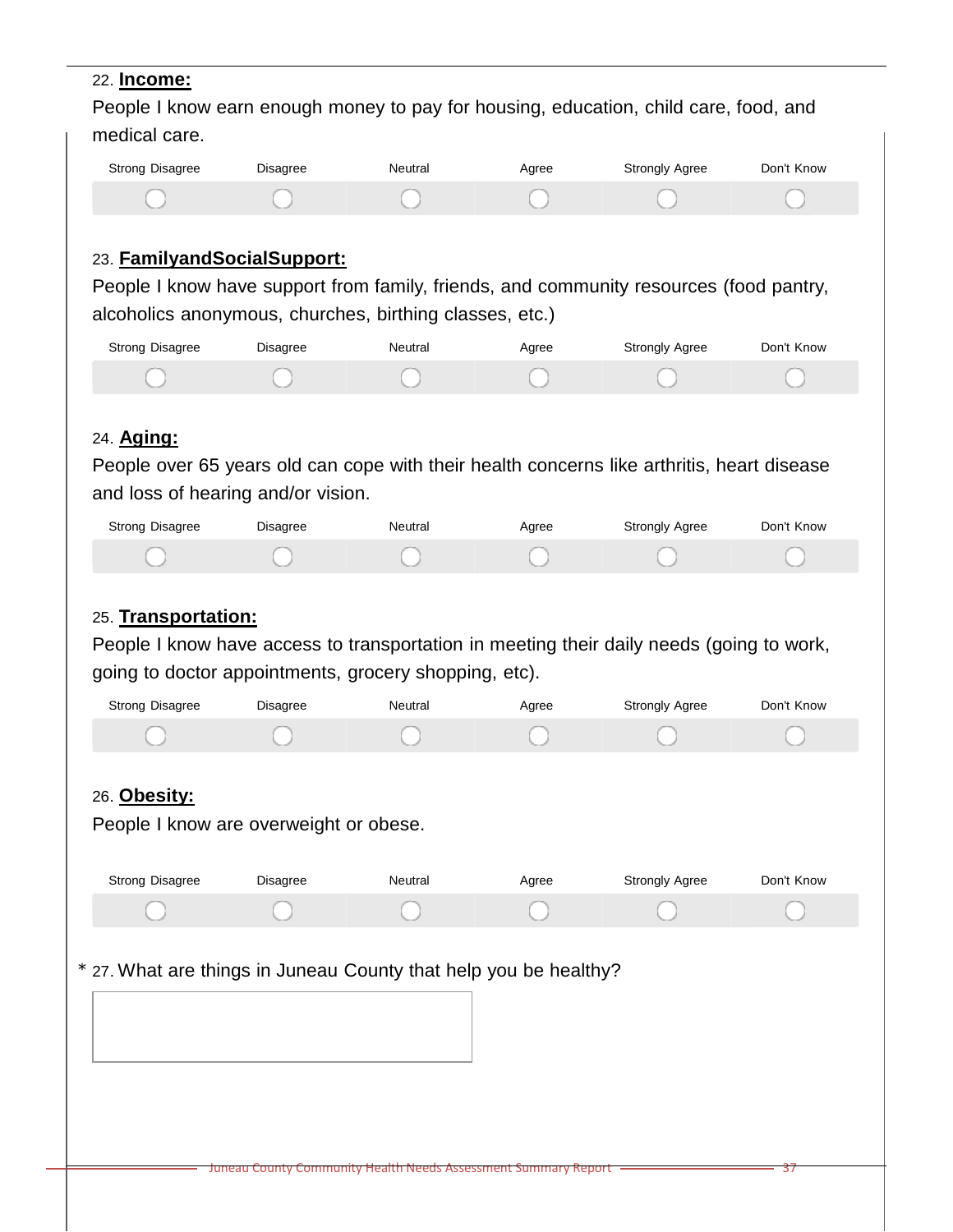| * 28. What are the things in Juneau County that make it harder for you to be healthy?      |
|--------------------------------------------------------------------------------------------|
|                                                                                            |
|                                                                                            |
| <b>Demographics</b>                                                                        |
| Please tell us a little about yourself. This information will help us to see how different |
| people feel about local health issues. Please choose only one answer for each question.    |
| 29. What is your gender?                                                                   |
| Female                                                                                     |
| Male                                                                                       |
|                                                                                            |
| 30. How old are you?                                                                       |
| 17 or Under                                                                                |
| 18-28                                                                                      |
| 29-39                                                                                      |
| 40-50                                                                                      |
| $51 - 61$<br>62-72                                                                         |
| $73+$                                                                                      |
|                                                                                            |
| 31. What is your race?                                                                     |
| White                                                                                      |
| Asian                                                                                      |
| Native Hawaiian and other Pacific Islander                                                 |
| African American/Black                                                                     |
| American Indian or Alaska Native                                                           |
| Hispanic or Latino                                                                         |
| Two or more races                                                                          |
|                                                                                            |
|                                                                                            |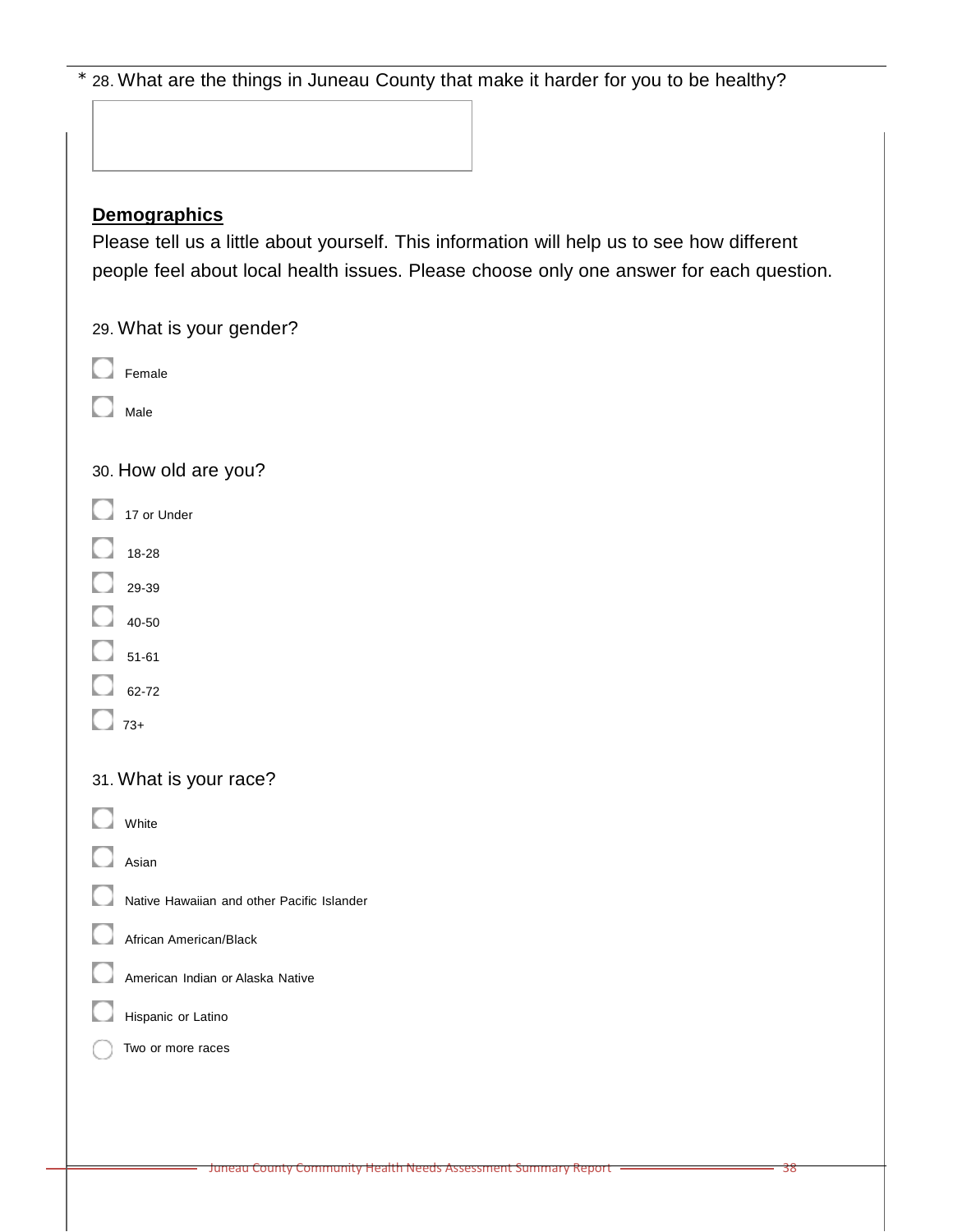# 32. How many adults live in your household?

| $\overline{1}$                                                 |
|----------------------------------------------------------------|
| $\Box$ 2-3                                                     |
| $\frac{1}{4}$ 4-6                                              |
| $\frac{1}{7}$                                                  |
| 33. How many children 18 and under live in your household?     |
| $\Box$ o                                                       |
| $\mathbb{I}_1$                                                 |
| $\frac{1}{2}$ 2-3                                              |
| $4-6$                                                          |
| $7+$                                                           |
| 34. What is your current employment status?                    |
| Employed                                                       |
| Self-employed                                                  |
| Out of work less than 1 year                                   |
| Out of work 1+ years                                           |
| Homemaker or stay home parent                                  |
| Student                                                        |
| Retired                                                        |
| Unable to work                                                 |
| 35. What is the highest level of education you have completed? |
| Middle school                                                  |
| High school                                                    |
| Technical college/two year college                             |
| 4 year college                                                 |
| Graduate studies                                               |
|                                                                |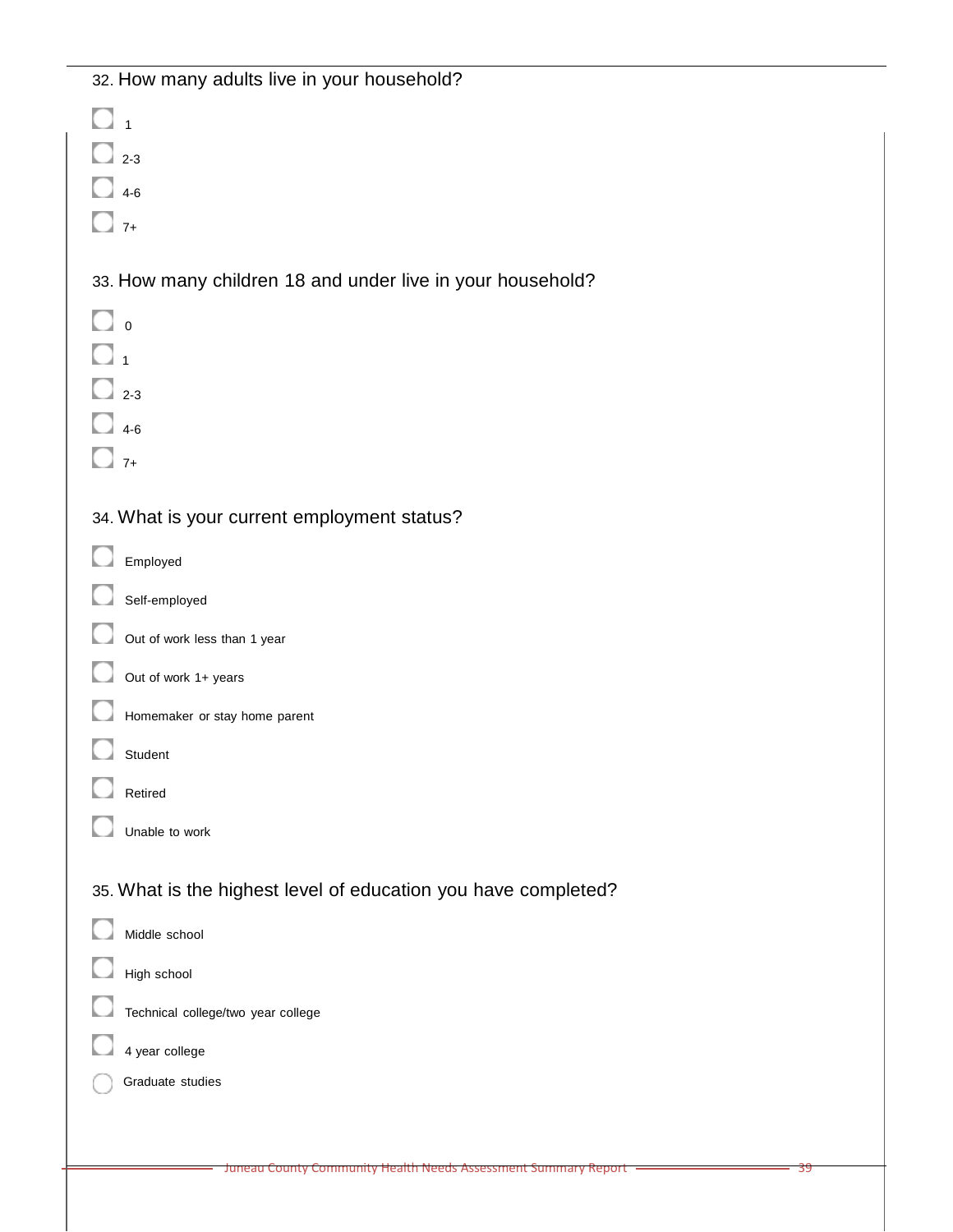| 36. Your annual household income from all sources is                                                         |
|--------------------------------------------------------------------------------------------------------------|
| Less than \$10,000                                                                                           |
| Between \$10,001- \$25,000                                                                                   |
| Between \$25,001-\$50,000                                                                                    |
| Between \$50,001 - \$75,000                                                                                  |
| More than \$75,001                                                                                           |
| 37. What is your zip code?                                                                                   |
|                                                                                                              |
| 38. Which city do you live in or live closest to?                                                            |
| Mauston                                                                                                      |
| New Lisbon                                                                                                   |
| Elroy                                                                                                        |
| Necedah                                                                                                      |
| Lyndon Station                                                                                               |
| Wonewoc                                                                                                      |
| 39. How do you receive information about community events, business information, and<br>local opportunities? |
| Internet                                                                                                     |
| Radio                                                                                                        |
| Newspaper                                                                                                    |
| From a public terminal (e.g. library, cybercafe, etc.)                                                       |
| From other places                                                                                            |
| 40. Additional Comments:                                                                                     |
|                                                                                                              |
|                                                                                                              |
|                                                                                                              |
| Juneau County Community Health Needs Assessment Summary Report<br>40                                         |
|                                                                                                              |